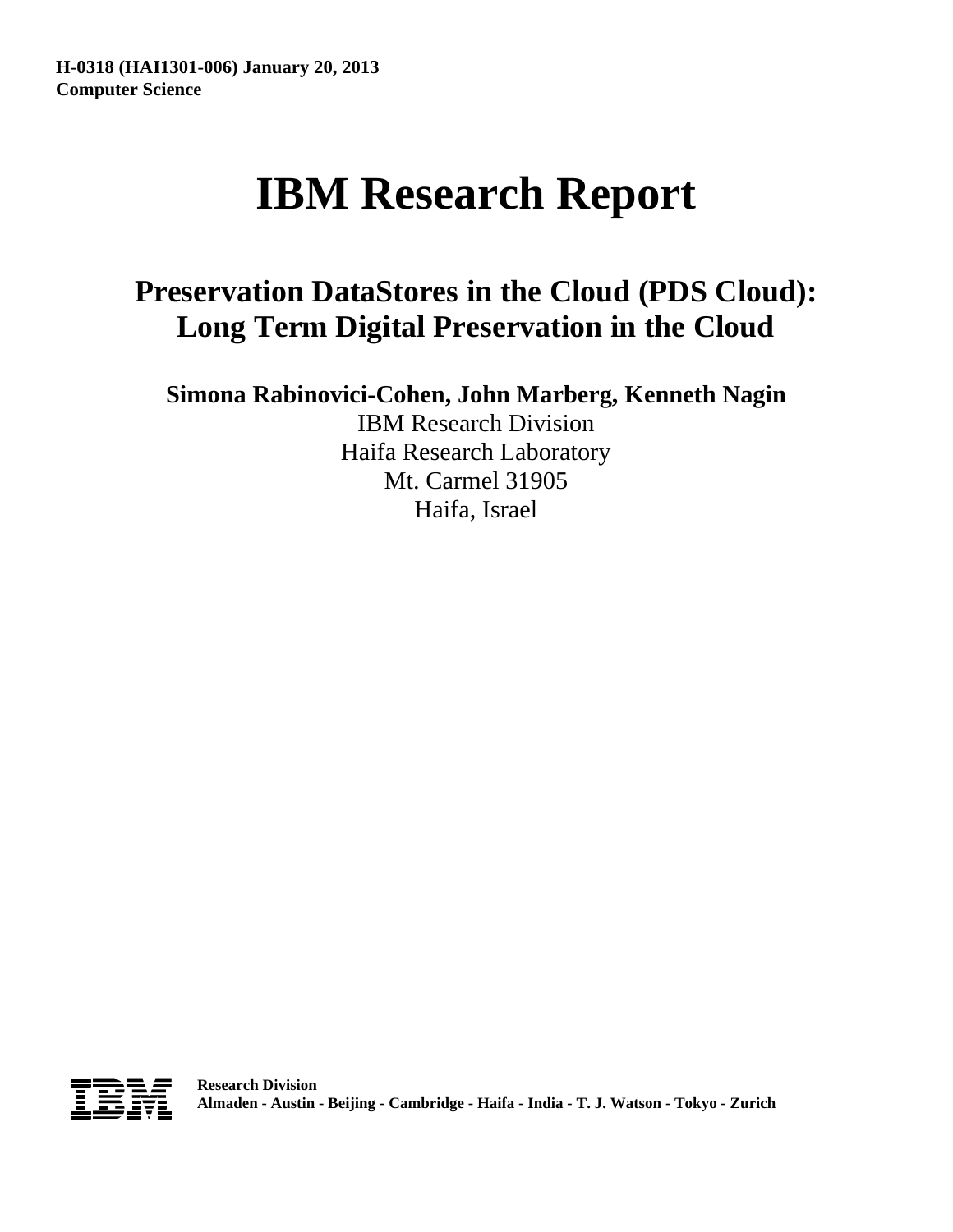### **Preservation DataStores in the Cloud (PDS Cloud): Long Term Digital Preservation in the Cloud**

Simona Rabinovici-Cohen, John Marberg, Kenneth Nagin IBM Research – Haifa Haifa 31905, Israel {simona,marberg,nagin}@il.ibm.com

#### ABSTRACT

The emergence of the cloud and advanced object-based storage services provides opportunities to support novel models for long term preservation of digital assets. Among the benefits of this approach is leveraging the cloud's inherent scalability and redundancy to dynamically adapt to evolving needs of digital preservation. Preservation DataStores in the Cloud (PDS Cloud) is an OAIS-based preservation-aware storage service employing multiple heterogeneous cloud providers. It materializes the logical concept of a preservation information-object into physical cloud storage objects. Preserved information can be interpreted by deploying virtual appliances in the compute cloud, built from readily available components and provisioned with data objects together with their designated rendering software. PDS Cloud has a hierarchical data model and resource naming structure, supporting independent tenants whose assets are organized in multiple aggregations based on content and value. Each aggregation has a separate preservation profile that is reconfigurable as requirements keep changing over the long term. Continuous changes to data objects, life-cycle activities, virtual appliances and cloud providers are applied in a manner transparent to the client. PDS Cloud is being developed as an infrastructure component of the European Union ENSURE project, where it is used for preservation of medical and financial data.

#### Keywords

clouds, data storage systems, platform virtualization, information management

#### 1. INTRODUCTION

Cloud technology is emerging as an infrastructure suitable for building large and complex systems. Storage and compute resources provisioned from converged infrastructure and shared resource pools present a costeffective alternative to the traditional in-house data center. The cloud provides new levels of scalability, elasticity and availability, and enables simple access to data from any location and any device. Moreover, the cloud exposes a data model of objects that include data with inherent user-defined key-value metadata that is treated as one unit. Thus, the cloud is an attractive platform for a new type of scalable fixed content applications that require rich metadata.

Long Term Digital Preservation (LTDP) is the ability to sustain the understandability and usability of digital objects in the distant future regardless of changes in technologies and in the "designated communities" that create and consume these digital objects. A growing number of organizations now have a requirement to preserve large volumes of digital content for decades while maintaining access to it. Regulatory compliance and legal issues require preservation of email archives, medical records, financial accounts, aircraft designs, oilfield data, and more.

The LTDP challenge can be divided into bit preservation and logical preservation. Bit preservation is the ability to retrieve the bits in the face of physical media degradation or obsolescence, corruption or destruction due to errors or malicious attacks, or even environmental catastrophes such as fire and flooding. Logical preservation involves preserving the understandability and usability of the data, despite changes that will take place in servers, operating systems, data management products, applications and even users over the long term. Additionally, logical preservation needs to maintain the provenance of the data, along with its authenticity and integrity, so that current and future systems can ensure that only legitimate users access that data. Most data subject to long term preservation is fixed content that hardly changes once written. Due to its nature, this kind of data is typically accessed infrequently.

The core standard for digital preservation systems is Open Archival Information System (OAIS), an ISO standard since 2003 (ISO 14721:2003 OAIS) [\[1\]](#page-16-0). OAIS specifies the terms, concepts and reference models for a system dedicated to preserving digital assets for a designated community. OAIS defines a functional model that describes the entities in a long term digital preservation system and the flows among these entities. One of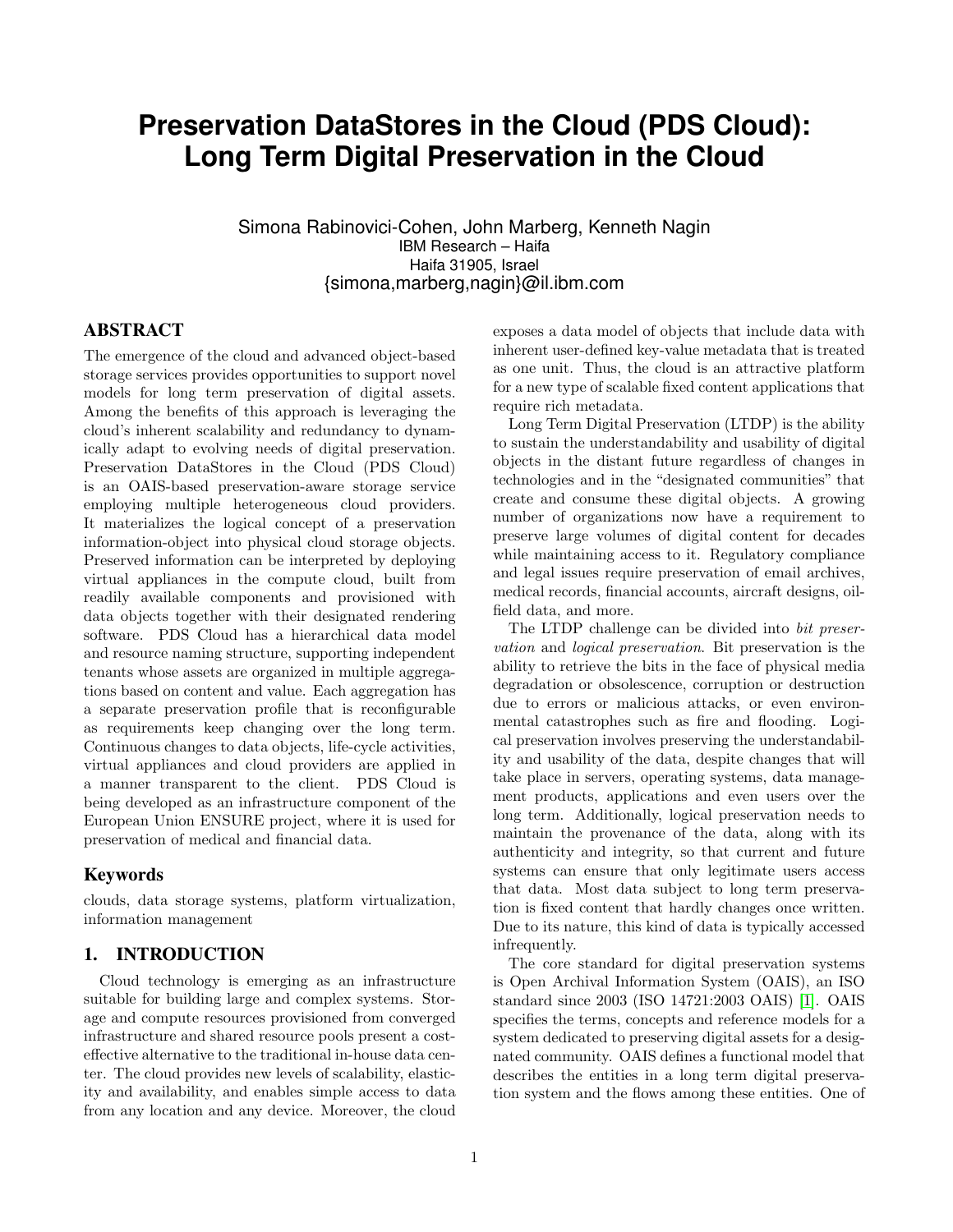the main concepts of OAIS is the Archival Information Package (AIP), which is the basic object stored in the archival storage of a preservation system. The AIP is a composite object that includes the core data being preserved and additional large metadata needed in the preservation services. Archival storage based on OAIS contains the services and functions used for storage, retrieval and management of AIPs.

LTDP can benefit from cloud technology. With its many vendors, open interfaces and subscription payment model, cloud storage offers the flexibility needed to address the dynamically evolving requirements of preservation. The potentially unlimited capacity provides inherent scalability and redundancy. Likewise, the traditional notion of investing in high end storage may not always be economically feasible or desirable. In the long run, the ability to easily switch between different vendors is a key factor in ensuring the economical viability of any preservation solution. Finally, cloud storage is sometimes positioned as well suited for latency-tolerant applications such as backup and archiving, thus making it attractive for digital preservation repositories.

A key notion of LTDP is that preserved information content needs to be interpretable and understandable in the future (logical preservation). The importance of most digital data is not its original state. Rather its value lies in the information that it conveys. In other words, its bits are mutable as long as it retains the valued information. Indeed, continuously transforming data formats to keep pace with evolving standards is a reasonable and probably desirable preservation strategy, as data that proves its mutability in the present is more likely to be mutable and relevant in the future.

For the purpose of interpreting evolving data formats, virtual appliances (VAs) running in the compute cloud and built from readily available components are a viable alternative to specialized local emulation environments. With this paradigm, VAs will evolve in the same ecosystem as the data being supported. They are maintained in a manner transparent to users, who are no longer required to be involved in altering the way they access the data as it keeps transforming. Support of VAs thereby becomes an integrated aspect of the preservation environment in the cloud.

Our main contribution is the definition of PDS Cloud (Preservation DataStores in the cloud), an OAIS-based preservation-aware storage service in a multi-cloud environment. Compared to existing cloud storage, or even traditional archival systems, PDS Cloud supports logical preservation and materializes the concept of logical preservation information object into physical cloud storage objects. It constitutes a cloud broker that interconnects between the OAIS entities and the multiple diverse clouds. It defines a way to ensure grouping of metadata with data for the long term that helps automate preservation processes and perform them close to the data.

PDS Cloud has a hierarchical data model supporting independent tenants whose assets are organized in multiple aggregations based on content and value. Each aggregation has a separate preservation profile that is reconfigurable dynamically and transparently as requirements keep changing. The Preserved content can be accessed using virtual appliances provisioned with data objects from the storage cloud together with the designated rendering software.

The research on PDS Cloud was initiated in the EN-SURE project (Enabling kNowledge, Sustainability, Usability and Recovery for Economic Value) [\[2\]](#page-16-1). This is a European Union FP7 project which aims at extending the state of the art in digital preservation, focusing on business and scientific use cases, such as health care and financial data. PDS Cloud is implemented as the storage infrastructure component of the ENSURE experimental prototype.

The rest of this paper is organized as follows. In section [2](#page-2-0) we provide gap analysis of several cloud platforms in regard to preservation. Section [3](#page-5-0) gives a highlevel view of the PDS Cloud architecture. The data model of PDS Cloud is introduced in Section [4.](#page-7-0) Section [5](#page-9-0) describes how we map PDS Cloud entities to cloud storage. Virtual appliances are discussed in Section [6.](#page-11-0) In section [7](#page-14-0) we overview the demonstration prototype of PDS Cloud. Section [8](#page-14-1) surveys related work. We conclude in Section [9](#page-15-0) with a summary and future plans.

#### <span id="page-2-0"></span>2. CLOUD USABILITY GAP ANALYSIS

We have surveyed several existing cloud platforms, in regard to their usability for digital preservation, considering the needs of PDS Cloud as a preservation storage services layer. The purpose of this study was to evaluate the capabilities of the candidate platforms, identify the important differences among them, and understand what functionality can be exploited for preservation needs. The main focus of the study is storage cloud capabilities, but our requirements include also compute cloud functionality, specifically the ability to publish and deploy virtual appliances that are used for interpretation of preservation objects.

#### 2.1 Analysis of Cloud Capabilities

It became evident from our study that many of the relevant features of the multiple platforms are very similar, if not identical. consequently, the platforms also share similar shortcomings.

• Bit reliability: Guarantees of bit reliability in the cloud are insufficient for preservation systems. Storage cloud platforms generally perform a fixity check upon storing an object, but do not have an option to repeat this check periodically. Also,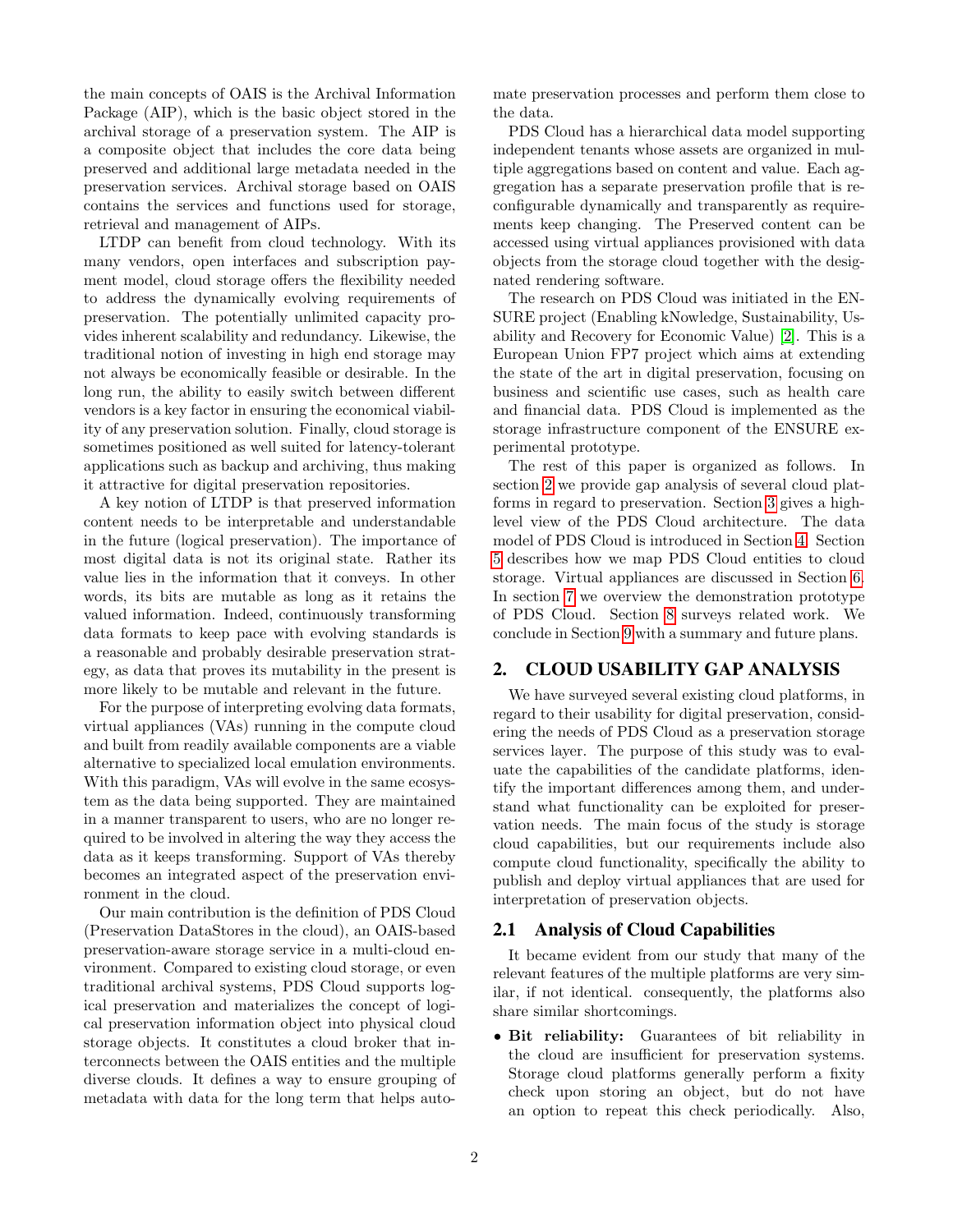regulatory requirements for digital preservation may entail performing fixity using multiple algorithms, whereas cloud platforms usually support one predefined method.

- Data lock-in: Cloud systems currently suffer from data lock-in, where there are no easy means to get the data out of the system in its entirety, reliably and efficiently. This poses a great risk as services providers may go out of business or become unreliable over time.
- Certification and trust: Storage clouds lack support for auditing, certification and trust, including secure access. This is critical in preservation of commercial and business oriented data where there is a need to provide evidence of regulatory compliance. Specifically, preservation related regulatory requirements entail support for data encryption, anonymization, periodic auditing (including fixity), replication, versioning, and more.
- Metadata One of the key concepts in the OAIS model for preservation is the extensive use of metadata, strongly coupled with the raw data as part of the AIP. Moreover, metadata is likely to change and grow significantly in size during the extended lifetime of the AIP. Storage clouds today have rather limited support of metadata. The allowable space for metadata (per object) is much too small for the extensive size of preservation metadata. A related issue is the lack of capabilities in most clouds for search on metadata, i.e., the ability to filter objects by tags.
- Event tracking: Storage clouds do not capture events that are part of the object provenance and need to be recorded for preservation, such as access to objects, media refresh events, etc. This is particularly crucial in the cloud, because data in the cloud can be shared widely. Provenance is a means for consumers to verify data authenticity or identity. It is of importance to keep the provenance together with the data, to guarantee consistency.
- Workload management: Today, most uses of storage clouds are for backup or for applications requiring a high level of sharing, downloads and streaming. Therefore, the cost models today are well suited to this type of usage. Preservation systems pose a different type of workload, requirements, and SLAs resulting in possibly different cost models. For example, consumer access to preserved data may be infrequent, resulting in less demand for streaming and downloading, On the other hand, preservation maintenance may utilize more efficient (and less expensive) access to the preserved objects directly on the cloud, and this is typically performed in bulk on many objects.
- Storage and compute synergy: Computational

support is needed for preservation, as storage is active over time. Data Management functionalities may be offered transparently in the cloud (e.g., handling data replication and disaster recovery). This is insufficient for a digital preservation solution, since data migration and transformation are an integral part of the Preservation Digital Asset Lifecycle (PDAL), and should be configurable and operable by the client. In the cloud, a viable approach would be to exploit compute cloud services in conjunction with cloud storage.

• Logical preservation: Preservation is more than just ensuring the bit integrity of the object content. It must also support logical data preservation, so that the content is understandable in the future. Today, the cloud environment does not have built-in support for logical preservation. As part of PDS Cloud, we are leveraging cloud based virtual appliances to assist in interpretation and visualization of digital content. One must address the problem of how to economically maximize accessibility to the content now and in the future, while reducing the probability of future obsolescence of the virtual appliance.

Notwithstanding these issues, cloud storage provides a scalable, sound and cost-effective infrastructure that is essential for preservation solutions. The selection the cloud platforms to be supported by PDS Cloud is influenced by the intent to offer clients a variety of cloud platforms with diverse deployment characteristics.

Specifically, there are trade-offs between a locally deployed private cloud and a public enterprise cloud deployed by a service provider. Among others, this affects security-related requirements, scalability and elasticity, cost, as well as performance. For example, clients with sensitive data may prefer a private cloud, or alternatively require additional security measures when using a public cloud, such as encryption and secure communication. Also, a public cloud typically has a pay-per-usage cost model, whereas a private cloud incurs equipment ownership and maintenance costs, but no direct usage cost.

The PDS Cloud architecture presented in subsequent sections attempts to mitigate many of the gaps identified here, as will be pointed out throughout this paper.

#### 2.2 Evaluation of Cloud Platforms

The cloud platforms engaged in PDS Cloud in the scope of the ENSURE project experimental implementation include Amazon S3 and EC2 (enterprise) [\[3\]](#page-16-2) and Openstack Swift and Nova (private, open source) [\[4\]](#page-16-3). For additional diversity, we may in the future engage a research platform, for example VISION Cloud [\[5\]](#page-16-4), which is an EU project.

There are additional relevant storage cloud platforms, such as Eucalyptus [\[6\]](#page-16-5), Rackspace [\[7\]](#page-16-6) and EMC Atmos [\[8\]](#page-16-7). Largely, the basic features of such platforms are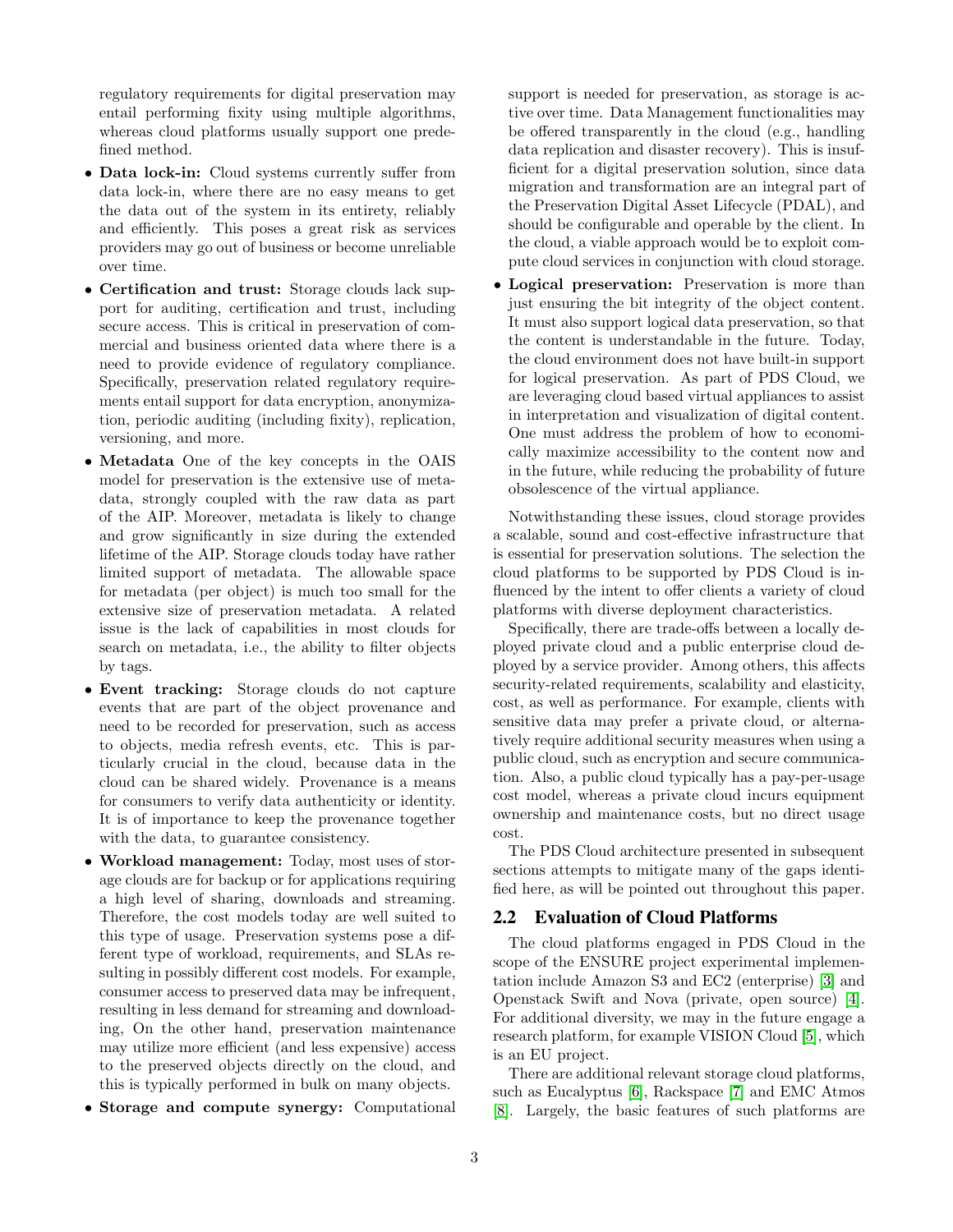similar, so in our study we are focusing on the platforms mentioned above. It should also be noted that Vision Cloud is still in early development stages, thus it is not immediately applicable, and is used here as a reference platform.

Another cloud service environment we have considered is the DuraCloud [\[9\]](#page-16-8) open source platform. Its goal is to provide a fully integrated environment where services and data can be managed across multiple cloud providers, supporting data storage, replication and access, as well as services to support data preservation, such as data format transformation and fixity checking. Presently, this evolving platform does not aim to be compliant with the OAIS reference model [\[10\]](#page-17-0), and therefore is not directly suitable for PDS Cloud. We will continue to watch DuraCloud, and may plan to integrate some aspects of PDS Cloud with it in the future.

Our evaluation of features of the selected storage clouds covers the following broad categories: data model, storage policies, security, administration, and software environment. A comparative survey of compute clouds was not performed.

One of the most obvious problems is the rather limited support of user metadata. The allowable space for metadata (per object) is much too small for the extensive size of preservation metadata. We can overcome this limitation by packaging the required metadata as part of the AIP body along with the rest of the content. A related issue is the lack of capabilities for search on metadata. Swift and S3 do not support filtering (searching) of object by tags (metadata).

Vision Cloud will provide more extensive metadata support. This is not an imminent problem for EN-SURE, since PDS Cloud works in a larger environment, where ontologies are supported. In the long run, however, PDS Cloud should exist as an independent service layer. Search on object properties (metadata) should be available at the cloud level, regardless of higher level infrastructure. The goal is to avoid any dependencies on upper layers, and specifically the need to provide an explicit list of objects on which to perform preservation actions. Instead, just the properties to be searched on should be specified. This has strong impact on implementation and on development effort.

All cloud platforms offer a RESTful [\[11\]](#page-17-1) interface, and the URI path organization is similar. However, the security (authorization) models are different. This entails different treatment of the interaction with each cloud platform. Also, some details of the requests (e.g., HTTP headers) are different. These gaps are mitigated using a two-layer multi-cloud interface between PDS Cloud and the cloud platforms. The upper layer is a common API (uniform across all platforms) used by the preservation services. The lower layer, invoked from the upper layer, handles the specifics of interaction with each cloud platform, using an individual "driver" per platform. Adding or changing a cloud provider would entail using a different driver. Ideally, preservation services would not have to know which cloud platform is being used. This is feasible as long as the data models are identical. PDS Cloud engages an existing multicloud interface service, to save significant development effort, and minimize our exposure to gaps among cloud providers.

An important logistical difference between cloud platforms is locality. Swift is a private cloud, and storage can be entirely under control of a single client organization. S3, on the other hand, is a public service shared by many customers, whereas storage is located and provisioned in the public domain. This influences security-related requirements of the preservation services. Clients with sensitive data may prefer a local cloud, or require additional security measures when using a public cloud, such as encryption of data, secure communication, etc. In particular, encryption entails additional infrastructure, since this is not provided by cloud platforms. It should be observed that a requirement for encryption may be imposed by the customer, regardless of whether the cloud is public or private.

In the cloud environment, it is desirable to offload preservation maintenance work to the cloud itself. This can be done on any platform that provides compute cloud services along with the storage cloud, such as Amazon EC2 or Openstack Nova.

When data is stored in the cloud in encrypted form, there are limitations on what maintenance can be offloaded to the cloud. Fixity, for example, could be done on encrypted data. On the other hand, data transformations can only be done on decrypted data, and therefore may not be performed entirely on the cloud. If security is to be genuine, encryption/decryption should not be entrusted to the cloud provider.

In a preservation system, there are references and links within the various parts of the AIP. Additionally, there are references and links between distinct AIPs, e.g., a reference from an AIP to its RepInfo. Furthermore, multi-cloud support implies that AIPs may reference each other even if they do not reside on the same cloud. In cloud storage, objects exist within containers. Such a "logical" directory structure of object names in the same container can be exploited as a partial solution and assist referencing within the various parts of the AIP. This would need to be extended in order to support referencing objects on remote clouds (for example using appropriate metadata).

The choice among cloud providers is significantly influenced by cost. A local cloud platform commonly does not need billing for consumption of storage or compute resources. However, it incurs capital expenses for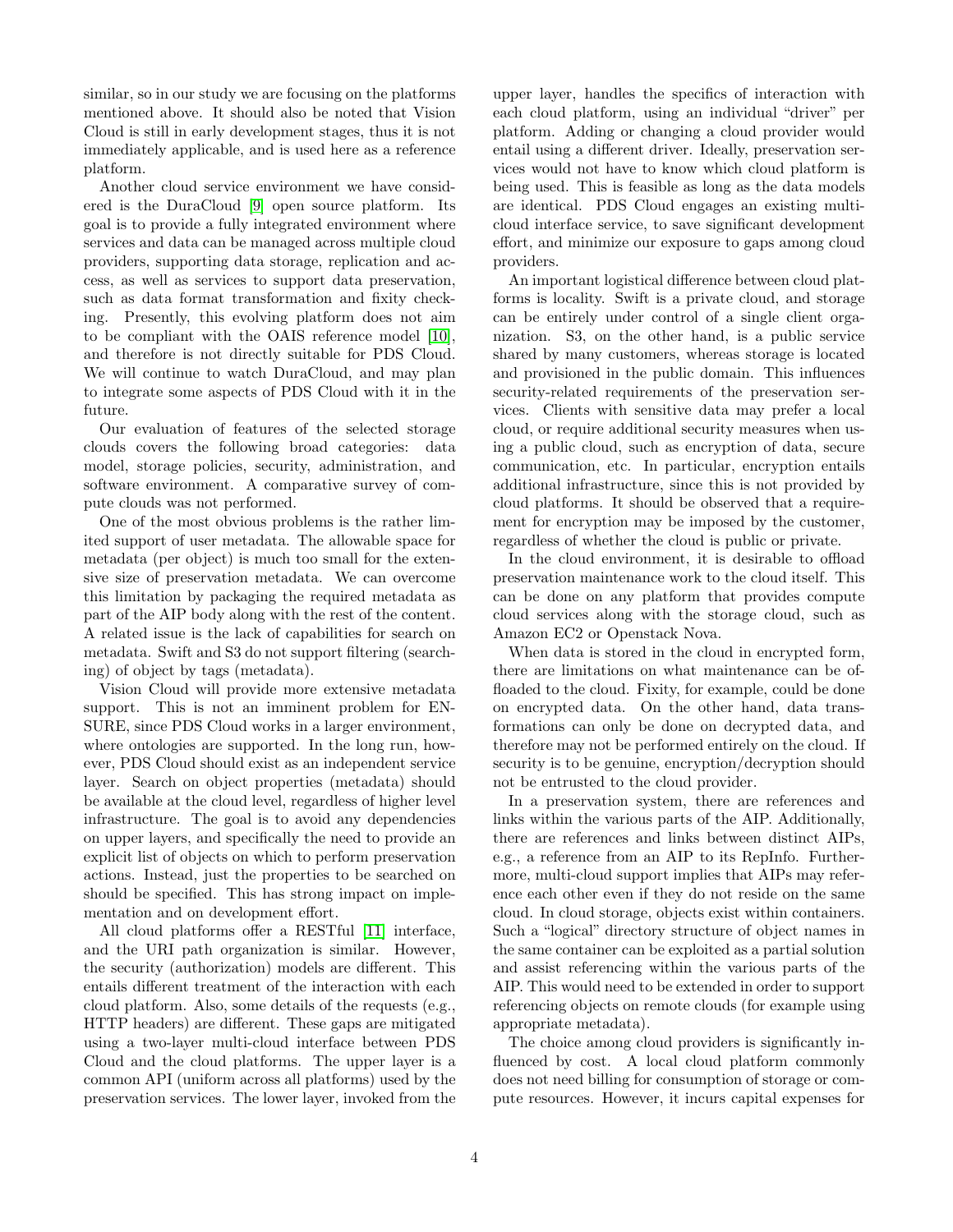hardware, and operational expenses for maintenance of the server software. On the other extreme, a public cloud service entails billing for resource consumption (Amazon provides a variety of cost models), but no costs of hardware and maintenance. The decision as to which cost option is most suitable is in the hands of the individual customer. In ENSURE, a cost modeling component will be provided, so for versatility of this model it is relevant that PDS Cloud demonstrate support of different platform types (private and public).

#### <span id="page-5-0"></span>3. PDS CLOUD ARCHITECTURE

The gap analysis in Section [2](#page-2-0) reveals that simply "throwing" data onto the cloud is not an adequate solution for digital preservation repositories, and more advanced management and reliability mechanisms are needed; thus PDS Cloud is designed to overcome some of these gaps. PDS Cloud supports logical preservation and materializes the logical concept of a preservation information-object into a physical storage object. It is motivated by the idea that digital preservation systems will be more robust and have lower probability for data corruption or loss if preservation-related functionality is offloaded to the storage. Another goal is to support automation of preservation processes.

The foundations of PDS Cloud were established in PDS [\[12\]](#page-17-2), a preservation storage architecture using Object Storage Devices (OSD). Here the scope is expanded and adapted for the cloud environment. Moreover, new cloud-specific goals and features are added. The main additional goals of PDS Cloud are:

- Support access to multiple cloud storage and cloud compute platforms, as well as enable migration of data between different clouds. This includes using multiple clouds concurrently, while taking advantage of special capabilities in each platform.
- Deploy a flexible data model for a multi-tenant multicloud environment, with configurable data management capabilities that can adhere to diverse aggregations of digital assets, having different requirements for preservation that can change over time.
- Enhance future understandability of content by supporting data access using cloud based virtual appliances. The virtual machine instance is created from a previously published image or from readily available components, and provisioned with the desired preservation data content and the designated software needed to render the data. The user can manage the provisioned virtual machine instance and perform termination, suspension and resumption of the instance.
- Offer advanced OAIS-based services, such as fixity (integrity) checks, provenance and auditing that complement the generic clouds capabilities. Also, support

complex interrelated objects in the cloud and manage relationships and links while maintaining referential integrity.

• Provide computational storage via storlets, which are pluggable modules executing in a sandbox in the storage cloud, close to the data, utilizing the data locality to perform data-intensive functions more efficiently.

The PDS Cloud architecture and its components are illustrated in Figure [1.](#page-6-0) The dotted box components are intended for future implementation, and described here briefly to show their context in the overall picture.

PDS Cloud is architected as an intermediate service layer. It constitutes a broker that interconnects between OAIS entities and the multiple clouds. On the front end, PDS Cloud exposes to the client a set of OAIS-based preservation services such as ingest, access, delete and preservation actions on OAIS AIPs. On the back end it leverages heterogeneous storage and compute cloud platforms from different vendors.

AIPs may be stored on multiple clouds simultaneously, to exploit different storage cloud capabilities and pricing structures. This also serves to avoid lock-in, and to increase data survivability by replicating data across clouds in different locations [\[13\]](#page-17-3).

It is assumed that user authentication and authorization to the preservation system are performed in upper levels of the runtime environment, prior to calling PDS Cloud. Thus, PDS Cloud can safely perform the requested operations.

PDS Cloud is divided into two main layers:

- Multi-Cloud Service handles access to a heterogeneous set of cloud storage and compute platforms. This layer is agnostic to preservation. Its role is to hide the specific interfaces and capabilities exposed by each different cloud platform.
- Preservation Engine provides preservation functionality for AIPs. It accepts requests via the PDS Cloud external interface and services them, utilizing a variety of functional handlers and eventually the multi-cloud service underneath.

#### 3.1 Multi-Cloud Service

To mitigate data lock-in, the architecture supports deployment of multiple clouds from different vendors. Further, we emphasize the synergy between cloud storage and cloud compute for access to preserved data. Heterogeneity allows the user to experiment with diverse technologies, and to examine interoperability across space that will hopefully lead to interoperability across time, namely preservation. To implement this methodology efficiently, we separate the multi-cloud service from the preservation engine.

The National Institute of Standards and Technology (NIST) has defined four different deployment models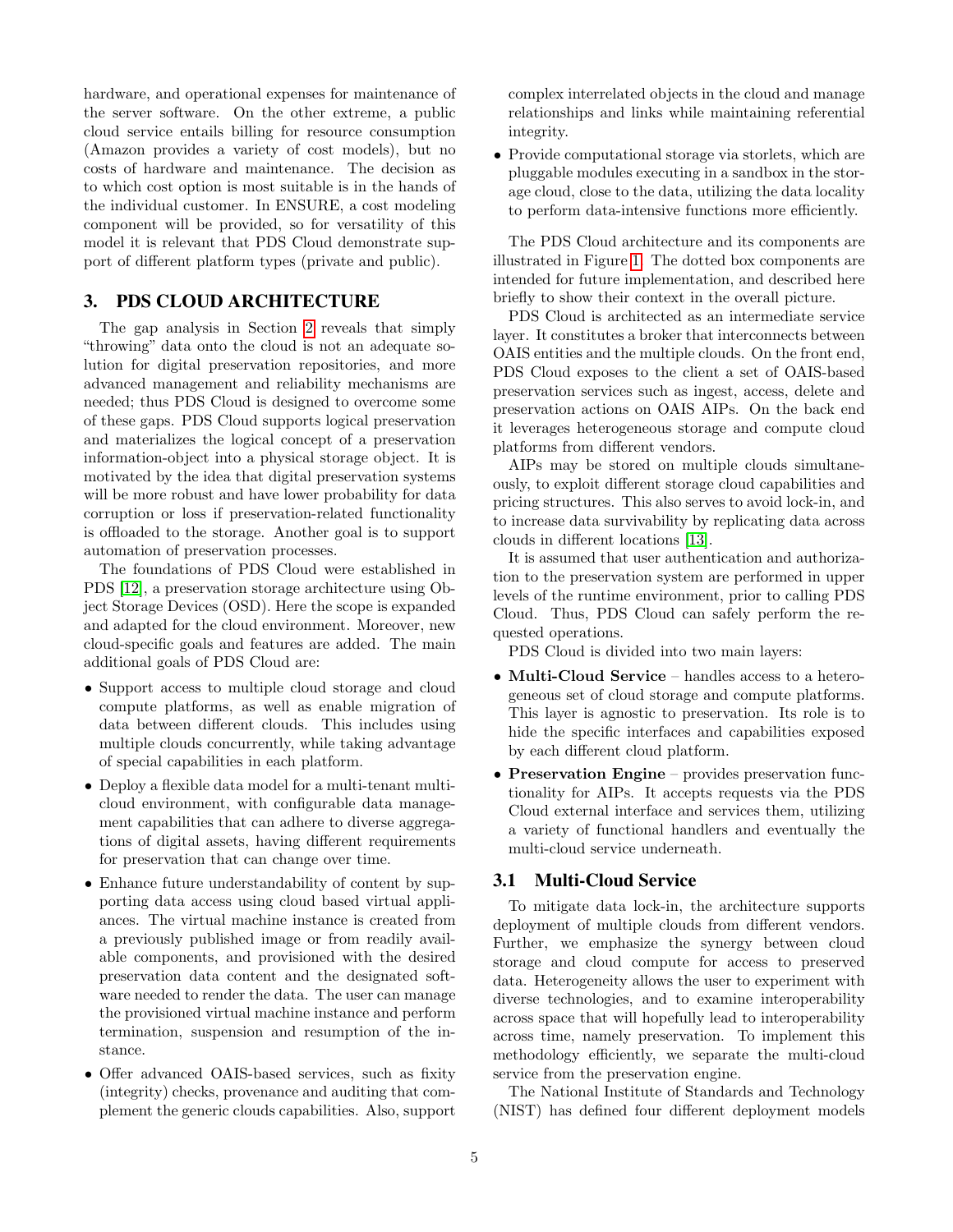

<span id="page-6-0"></span>Figure 1: PDS Cloud high-level architecture

for cloud deployment: public, private, community and hybrid[\[14\]](#page-17-4). Public clouds are hosted by a third party and provide shared resources to multiple organizations. As they operate on a large scale, public clouds provide the most rapid elasticity, enabling better automation of preservation actions. However, the user has little control over management of the cloud. Furthermore, security issues may arise when storing the data outside its original premises. Private clouds, on the other hand, are operated by a single organization. The user has control over all aspects; yet, there are typically fewer resources with limited elasticity and speed. Community clouds are run for a consortium of cooperating organizations, and thus can have the benefits of both public and private clouds, but the participating organizations need to trust one another. Finally, hybrid clouds are a composition of the other models.

PDS Cloud supports all four deployment models. Moreover, it enables storing high value data in multiple clouds at the same time to increase resiliency over time. This is especially important for public clouds where there is dependence on a third party.

In our initial implementation, we are experimenting with the following cloud platforms:

- Amazon [\[3\]](#page-16-2) S3 storage and EC2 compute public cloud
- Rackspace [\[7\]](#page-16-6) Files storage and Servers compute public cloud
- Openstack [\[4\]](#page-16-3) Swift storage and Nova compute open source – private cloud
- VISION Cloud [\[5\]](#page-16-4) storage EU research platform exposing standard CDMI[\[15\]](#page-17-5) interface (to be used in the future).

We leverage jclouds[\[16\]](#page-17-6), an open source cloud interface library, as the basis for the multi-cloud service. It comprises a unified interface (multi-cloud interface component) and a set of drivers that implement the interactions with the individual storage and compute clouds underneath.

#### <span id="page-6-1"></span>3.2 Preservation Engine

The preservation engine provides all the preservation related functionality. At the top is the Request Handler which is the server side of the HTTP protocol, interacting with PDS Cloud clients. It receives each HTTP request, parses it, validates it, then hands it over to one of the other PDS Cloud services for processing. At the bottom of the preservation engine resides the Cloud Mapping Handler that handles mapping from AIPs to the cloud object model (see Section [5\)](#page-9-0). It further utilizes the Storage Handler and the VA Handler, which interact with the multi-cloud service layer (jclouds), to handle all cloud operations related to storage or virtual appliances.

The core of the preservation engine comprises four main services. AIP Service is in charge of ingest, access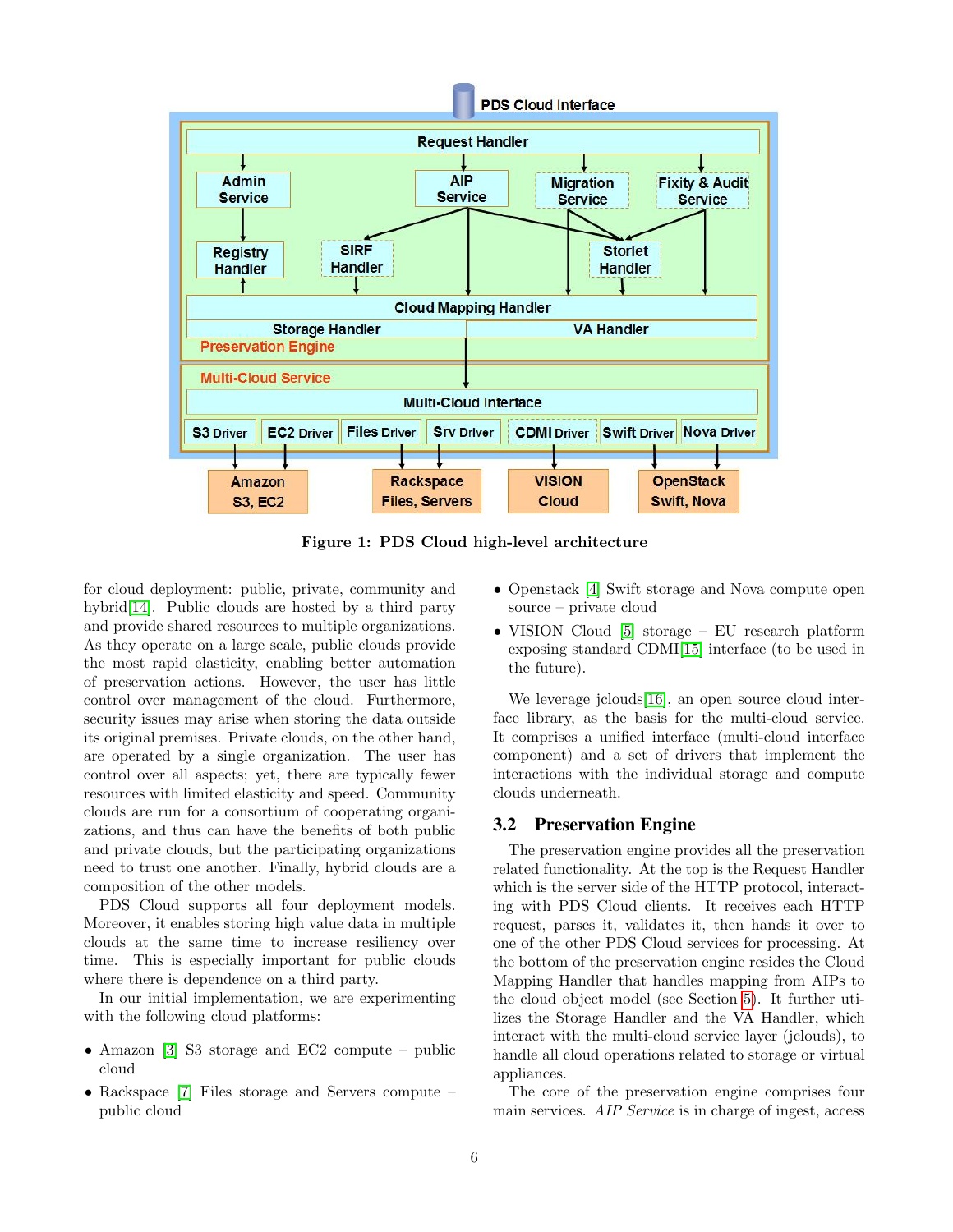and delete of various types of AIPs (data, RepInfo, etc.) and orchestrates the management of the AIP metadata as defined in OAIS. It generates unique AIP identifiers, and manages provenance and relations among the various AIPs. Additionally, in the future it will utilize the SIRF Handler to support SIRF[\[17\]](#page-17-7) containers in the cloud. SIRF (Self-contained Information Retention Format) is a storage container format for preservation objects that provides a catalog with metadata related to the entire contents of the container as well as to the individual objects and their interrelationship.

Admin Service handles definition and profiling of tenants, aggregations and policies. It engages the Registry Handler to maintain this operational information in a non-volatile registry (see also discussion on data model in Section [4\)](#page-7-0).

Migration Service, which is intended for future implementation, coordinates transformations of AIPs from one format to another as requirements and environment evolve. According to OAIS, migration comprises four functions: refreshment, replication, repackaging and transformation. The first three concern bit preservation, which in the cloud environment is performed by the underlying cloud storage. Transformation, on the other hand, is logical preservation, and is performed by the migration service.

Fixity and Audit Service handles flexible periodic fixity (integrity) checks on AIPs using a choice of multiple fixity algorithms, to ensure the bits are not altered. This is required since, as pointed out in Section [2,](#page-2-0) the bit reliability guaranteed by the underlying storage clouds is generally not strong and durable enough for long term bit preservation. The service can also be used for system audits by a third party.

The AIP Service, Migration Service and Fixity Service sometimes require performing data-intensive computational tasks, such as validation, transformation, fixity checks, de-identification, and encryption. It is much more efficient, cheaper and more reliable to do these tasks near the data, namely instead of moving the data from storage to a processing machine, move the computation module to the storage server and run it there. Computational modules deployable in the storage system are called "storlets" [\[18\]](#page-17-8). We plan to develop extensions for open source storage clouds, such as Openstack Swift, to support storlets. The *Storlet Handler* will manage the deployment of storlets for preservation actions, which will execute periodically or when explicitly triggered.

The next three sections elaborate further on aspects of the architecture that have already been implemented. Specifically, we discuss the data model, the mapping of AIPs to the cloud object model, and advanced automatic rendering of AIPs using virtual appliances.

#### <span id="page-7-0"></span>4. HIERARCHICAL DATA MODEL

The storage cloud is emerging as an archiving solution, in addition to being a data storage platform. However, traditional requirements associated with data management remain: data must be classified in order to define the policies and characteristics related to aspects such as replication, retention, integrity, and security. Data handling facilities can be mapped to cloud storage. Indeed, in order to take full advantage of the cloud, it is necessary to leverage multiple clouds to exploit different storage cloud capabilities and pricing structures, and to avoid lock-in. For example, multi-cloud support can enhance data durability by replicating data across clouds in different locations. Further, data assets belonging to different tenants must be logically insulated from each other even when residing in the same storage cloud. A cloud storage service would support multiple independent tenant domains, with completely separate administrative ownership and users.

Enterprises using an archiving storage service typically organize their data in multiple collections having different defined policies and facilities for their data management, based on criteria such as information type, value to the organization, and storage cost. As the needs of the organization evolve over time, the data management profile of a collection should be dynamically configurable. For example, the administrator may set policies for replication and for integrity checking according to regulatory requirements, which are likely to change over time. The storage service may continuously monitor performance aspects such as storage costs, space usage and platform availability, and decide to change storage location or synchronize among replicas. Also, as cloud technology advances and improved cloud services by new providers become available, it should be possible to migrate data to another cloud platform. Ideally, any changes in data management should be completely transparent to the user of the storage service.

The idea is to enable transparent and dynamic configuration of data management in a multi-cloud multitenancy environment. Users should be able to access the data without needing to know underlying details such as the identity of the storage cloud providers, and should not have to adapt continuously to changes in configuration. Moreover, the storage service could comprise an engine that initiates data management actions autonomously and transparently, for example replication across storage providers, integrity checks, and recovery.

Data stored in the cloud is commonly accessed using a hierarchical naming path. The data model typically consists of containers and objects, but may vary significantly among platforms. This data model is adequate for a simple data storage platform, where the user works with resources in a specific storage cloud, but it does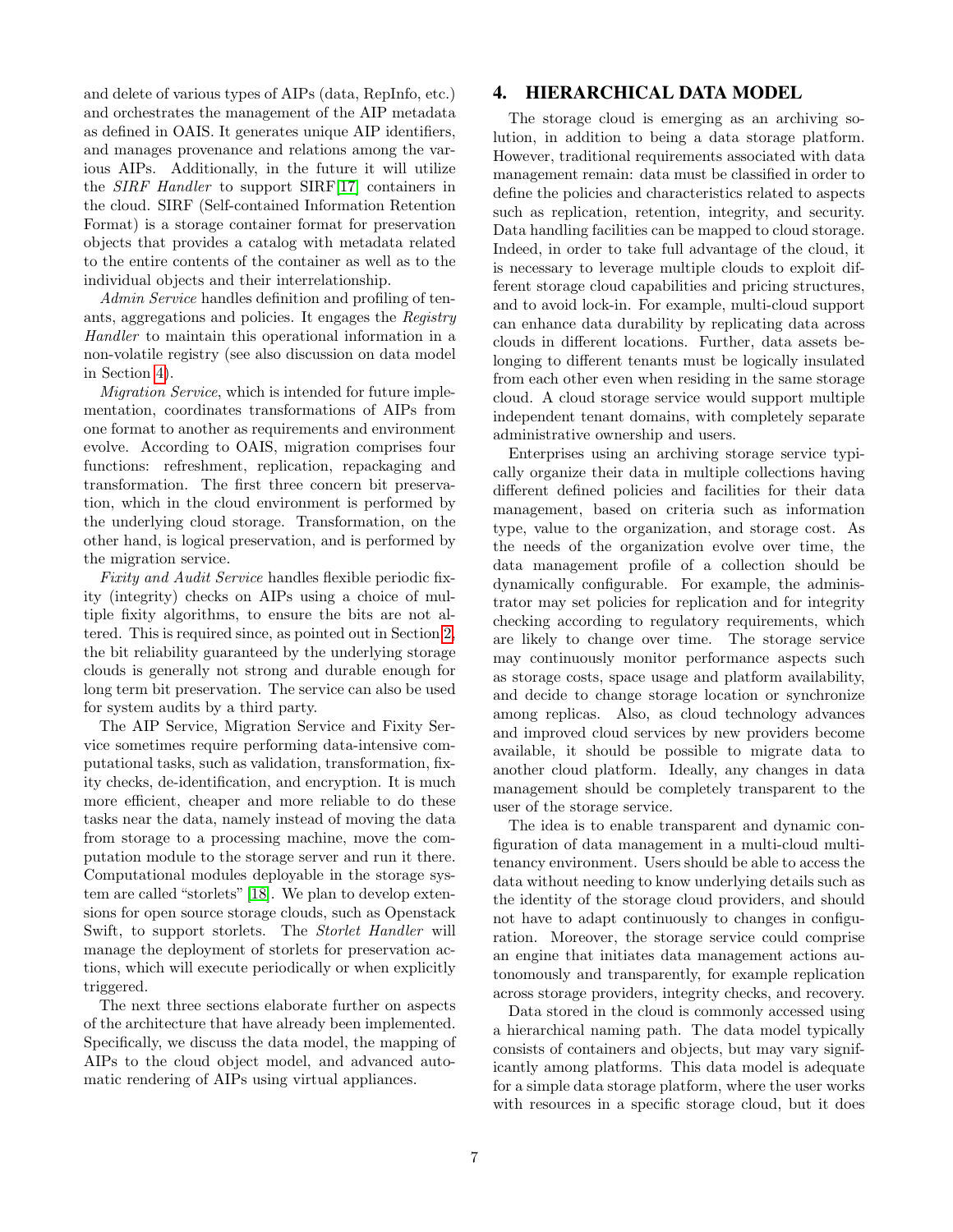not address the requirements of a multi-cloud/multitenancy storage service.

PDS Cloud uses a logical data model and uniform hierarchical resource naming path for entities in a preservation storage system. Details of data management configuration are hidden from the user, yet integrated into the model. The model is logical in the sense that it is not tied to any specific implementation. It lends itself to different realizations, depending on the capabilities of the cloud storage platforms being used.

#### 4.1 Model Definition

The top-down hierarchy in the data model consists of: tenants, aggregations, dockets, and objects. This is shown in Figure [2.](#page-8-0)



<span id="page-8-0"></span>Figure 2: Data model in PDS Cloud

Tenant is an enterprise or organization that engages in storing data in the cloud. Each tenant constitutes an independent information domain, having separate administrative ownership, policies and users. Data assets belonging to different tenants are logically insulated from each other.

Aggregation is a configuration profile, defining the policies and capabilities for managing the data in storage. It specifies the details of one or more cloud platforms (address, access credentials, etc.) that are being used for physical storage. It also designates various characteristics for maintaining and accessing data objects, such as integrity checking procedures or rendering properties, as relevant for the specific use case. Each aggregation belongs to a single tenant, and its configuration is tailored to the tenant's requirement and regulations.

Docket is a grouping of objects analogous to a directory in a file system. A docket name is not unique, and may be reused under different aggregations.

Object is the fundamental preserved entity. In the

context of OAIS-based preservation, this refers to an AIP. A given object belongs in a single docket and a single aggregation. An object is replicated in all the cloud platforms configured by the aggregation in which it belongs. An object has a name (as specified in the hierarchical path) and a *Logical Id.* Each Logical Id is globally unique. When an object is moved to a different aggregation or docket, its Logical Id remains the same. This can be exploited for maintaining referential integrity.

Aggregations are configured based on the needs of the tenant. The objects that belong in a given aggregation can be viewed as a collection of information assets that share the same characteristics and are managed together and in the same fashion. In that sense, aggregations can be considered as classes of service.

Dockets and objects are logical entities. A docket is distinct from a cloud container (also called bucket in some platforms), whereas a container has physical existence. The mapping between logical docket and physical container need not be one-to-one. Further, it does not have to be universal, and may be tailored for the requirements and limitations of each individual cloud platform. Similarly, an object in the naming hierarchy may or may not correspond to a single stored object in the cloud (for example, depending on object size limits). Details of the physical organization could be specified in the aggregation.

The data model can be extended to allow object names to be non-unique. Multiple objects having the same name and belonging in the same docket are considered versions of the same base object, and are identifiable and distinguishable by a globally unique Version Id. In PDS Cloud, versions can be used to represent transformations of the base AIP, necessitated by evolving preservation conditions. All versions of a base object share the same Logical Id. Version Ids may induce total order among versions. Referencing an object by name defaults to one specific version, typically the last (most recent). Further, each object may be associated with a Parent Id, denoting the Version Id of the object from which the given version is derived, thereby inducing a genealogy tree structure on all versions of a base object.

Users access the data without being aware of configuration details in the aggregation. A storage service layer, such as PDS Cloud, is responsible for interpreting the aggregation profile and engaging the relevant data management facilities. This includes accessing the specific cloud platforms designated by the aggregation and mapping the logical dockets and objects to the physical name space of each specific cloud. Changes in aggregation configuration over time affect the handling in the storage service layer, but remain transparent to the user application interface.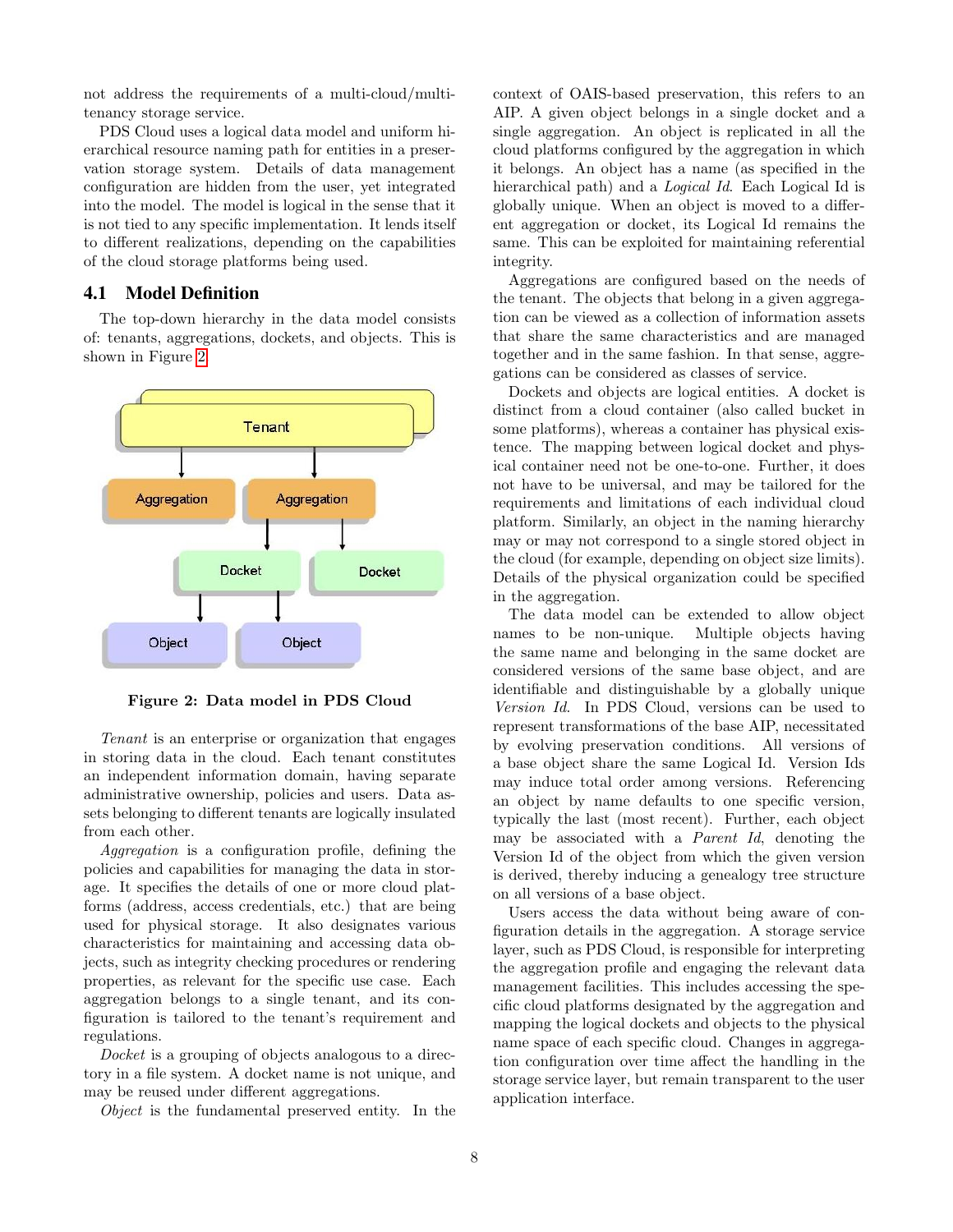#### 4.2 Example Use Case

We illustrate our approach by means of an example use case from the health care domain. See Figure [3.](#page-9-1)



#### <span id="page-9-1"></span>Figure 3: Example application of the PDS Cloud data model

Let us consider a tenant called HMO, a health care provider that is required to preserve medical records of patients according to elaborate government regulations, for long periods of time that may extend beyond the lifetime of the patient.

A separate aggregation is defined for each type of medical record. The aggregation embodies the preservation properties of the given type of medical record. For example, there could be an aggregation called "Encounters", intended for textual summaries of patient visits signed by the physician, which must have strong ("gold") preservation characteristics. The Encounters aggregation is configured to use two storage cloud platforms: Amazon S3 and Openstack Swift, and two fixity modules: SHAH-1 and MD5, applied semi-annually. Another aggregation, called "DICOM", is used for medical images with large raw image data and weaker ("silver") preservation requirements. Hence, the DICOM aggregation is configured to use two storage clouds, S3 and Swift, but only a single fixity module, MD5, applied annually. A third aggregation, called "LabTests"is used for laboratory results, with even weaker ("bronze") requirements, using a single storage cloud: S3, and a single fixity module, MD5, applied annually. As can be observed, the three aggregations provide different classes of preservation service.

In this example, a docket is a grouping of medical records of a specific patient. The docket name is the patient id. Considering there are two patients: Patient1 and Patient2, there would be a docket called Patient1 and a docket called Patient2 under each relevant aggregation. The type of each record (object) is determined by the aggregation.

Let a specific DICOM image of Patient1 be named chest-xray-11Nov2011. The hierarchical naming path of this object is /HMO/DICOM/Patient1/chest-xray-11Nov2011. Preservation policies applicable to the object, and specifically the multi-cloud configuration, are derived from the aggregation DICOM. The user need not be aware of the physical locations of the object. The object may have several versions, resulting from transformations due to changes in the rendering technology. The hierarchical path references by default the most recent version. Other versions are accessible using a specific Version Id.

#### <span id="page-9-0"></span>5. MAPPING TO CLOUD STORAGE

PDS Cloud provides a brokering service that intermediates between OAIS entities and the diverse storage clouds. On the client side, PDS Cloud exposes a logical hierarchical data model that comprises tenants, aggregations, dockets and AIPs, as discussed in Section [4.](#page-7-0) On the storage side, it leverages multiple cloud platforms that typically use a hierarchical model consisting of of users, containers (or buckets) and objects with key-value pairs (metadata).

The Cloud Mapping Handler relates the two models. Tenants are mapped to users; dockets are mapped to cloud containers. Specifically in case of Amazon S3, the container name encodes the tenant name, geographical location, and docket name. This is because in Amazon the container name needs to be unique across all users and geographical locations. The aggregation name is represented as metadata (key-value pair) associated with cloud objects that implements each AIP. Mapping the AIP, the basic artifact in archival storage, is more involved since an AIP is a composite logical object with multiple sub-parts. We first describe the structure of the AIP, then the mapping to the cloud.

#### 5.1 AIP Logical Structure

The logical structure of the AIP as defined in the OAIS standard [\[1\]](#page-16-0) is illustrated in Figure [4.](#page-9-2) The AIP contains zero or one Content Information compartments and one or more Preservation Description Information (PDI) compartments.



<span id="page-9-2"></span>Figure 4: OAIS AIP logical structure

More specifically, Content Information comprises the Content Data Object (CDO) and the Representation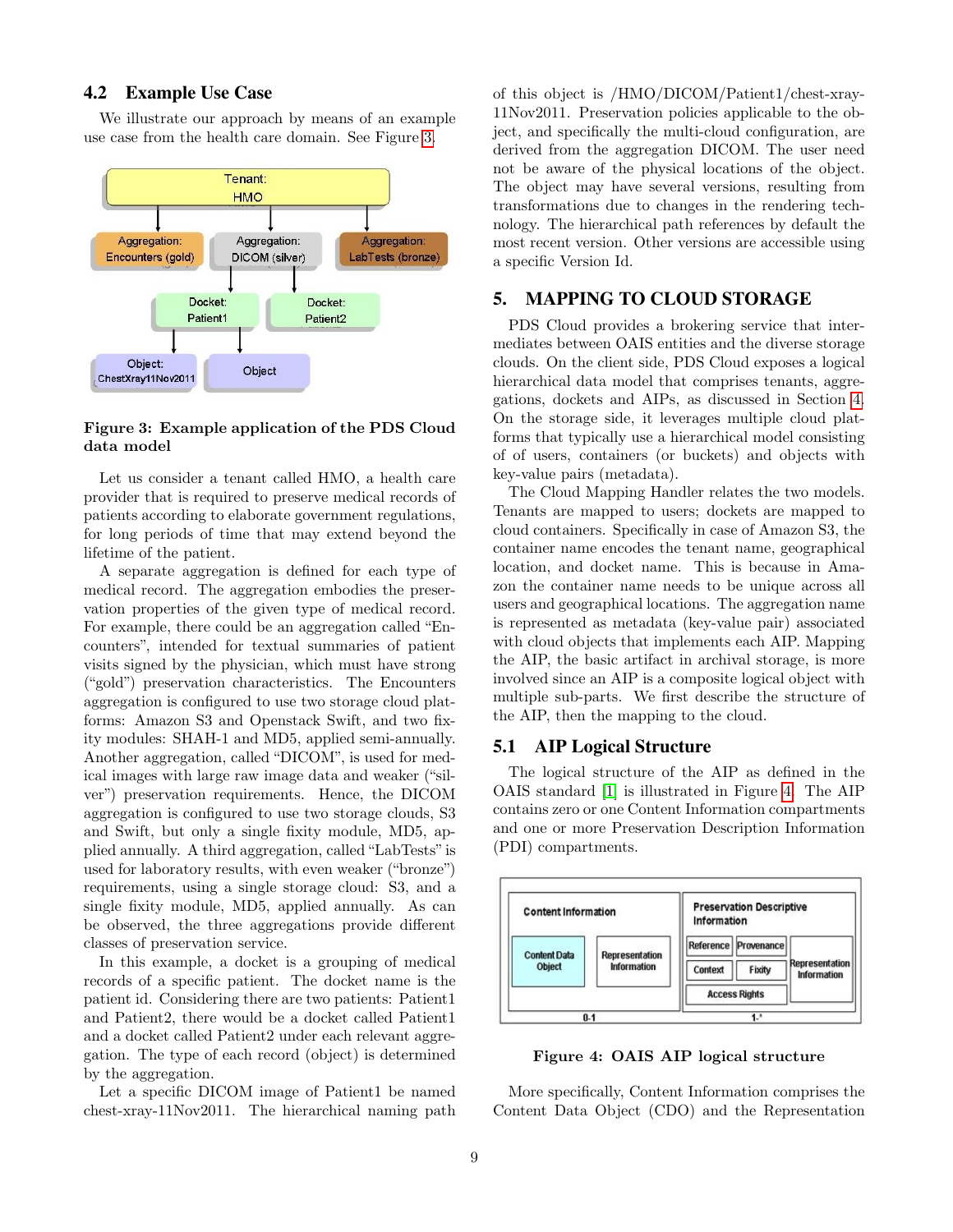Information (RepInfo). CDO is the raw data being the focus of the preservation. RepInfo is information on the hardware and software environment needed to render the CDO intelligible to its designated community.

The PDI compartment maintains metadata describing the past and present states of the Content Information, covering five aspects: Identifying the AIP uniquely and permanently (reference); documenting its history and origin (provenance); describing the relationship to environment (context); ensuring bits have not been altered in an undocumented manner (fixity); and specifying access restriction (access rights).

#### 5.2 AIP Mapping

The AIP logical structure reveals a composite entity with multiple integral sub-parts. If any sub-part is missing, access to the entire AIP might be lost. Thus, all the sub-parts should best be co-located in storage. This also simplifies migration of the AIP across storage services.

The AIP is materialized by the following physical organization. At the root is a manifest, which references all the other sub-parts. The manifest also contains the AIP metadata. Sub-parts include one or more CDOs, and optional metadata sub-parts in case the manifest cannot contain all the required metadata.

To maintain co-location of all the physical sub-parts we have considered two approaches. The first approach is to create a tarball of all the AIP sub-parts and store it as a single cloud object. Key-value pairs of this cloud object are utilized to keep frequently accessed smallsized metadata, such as AIP identifiers, aggregation name, and fixity modules and values. The advantage of this approach is that it spares PDS Cloud from having to synchronize among the various sub-parts (referential integrity). The disadvantage is that usability and performance are compromised, as clients need to extract the tarball when accessing the preserved data. Moreover, clients may need to download the entire tarball to retrieve just the metadata; this, however, is viewed as an infrequent situation because the most needed metadata is kept in key-value pairs of the cloud object, which are accessible separately. It should be noted that typically it is not feasible to save all the AIP metadata in key-value pairs because of imposed size limits. Also, in some clouds (e.g., Amazon S3), in order to update just the key-value pairs, the entire object must be uploaded again. We consider this a limitation of those clouds that is expected to be relaxed in the future.

In the second approach, each AIP sub-part is mapped to a separate cloud object, such that the object names of all sub-parts share the same prefix, thereby indicating their inclusion in the same AIP. In this case, the frequently used AIP metadata is kept in key-value pairs of the manifest object. The main advantage of this approach is that each sub-part can be stored and accessed in its native format, and only the relevant sub-parts needs to be downloaded. The disadvantage is that PDS Cloud has to synchronize among the various sub-parts and maintain referential integrity, whereas the cloud is not aware of the connection between the sub-parts.

While the second approach is probably more flexible and efficient, it is harder to implement because of the need to maintain multiple synchronized cloud objects. Thus, in PDS Cloud we have adopted the first approach. It is anticipated that in the future some cloud platforms will support compound objects, i.e. sets of cloud objects treated as one entity with internal referential integrity.

#### 5.3 RepInfo AIP

Representation Information (RepInfo) is an important class of preservation metadata, describing how to interpret the content data. An AIP may reference multiple RepInfos; this allows several view paths to interpret the same data.

In PDS Cloud, RepInfo is kept as a separate AIP, with its own unique identifier. Thus, RepInfo can be used as a shared resource, referenced from multiple data AIPs.

An important example is the RepInfo for a virtual appliance (VA). This RepInfo contains all the information needed to instantiate a certain VA in the compute cloud. As any AIP, the VA RepInfo AIP is kept in the storage cloud, and is referenced by relevant data AIPs (typically all AIPs of a given aggregation). This is used by PDS Cloud to provide access to the data by means of a VA (see Section [6\)](#page-11-0).

RepInfo is a recursive entity and may have one or more additional RepInfos to interpret itself. This creates a network of RepInfos that ends when facing a RepInfo that is non-digital, which the designated community is able to trustfully preserve through time.

By representing RepInfo as an AIP, we can utilize the same mechanism to preserve also the RepInfo, keeping the design simple.

#### 5.4 AIP Versions

OAIS defines the concept of version AIP, which is an AIP resulting from a digital migration that involves transformation of an existing AIP, namely causing changes to either the Content Information bits or the PDI bits. The new AIP has a new identifier and metadata, and is viewed as a replacement of the source AIP, where the information has been preserved to the maximum extent practical. The PDI needs to identify the source AIP and its version, and document what changes were made and why. Typically, the previous version is also kept, e.g. for copyright or legal reasons. Additionally, several copies of each version AIP may be kept, all of which are bitwise identical. This is to improve the bit preservation of the data and allow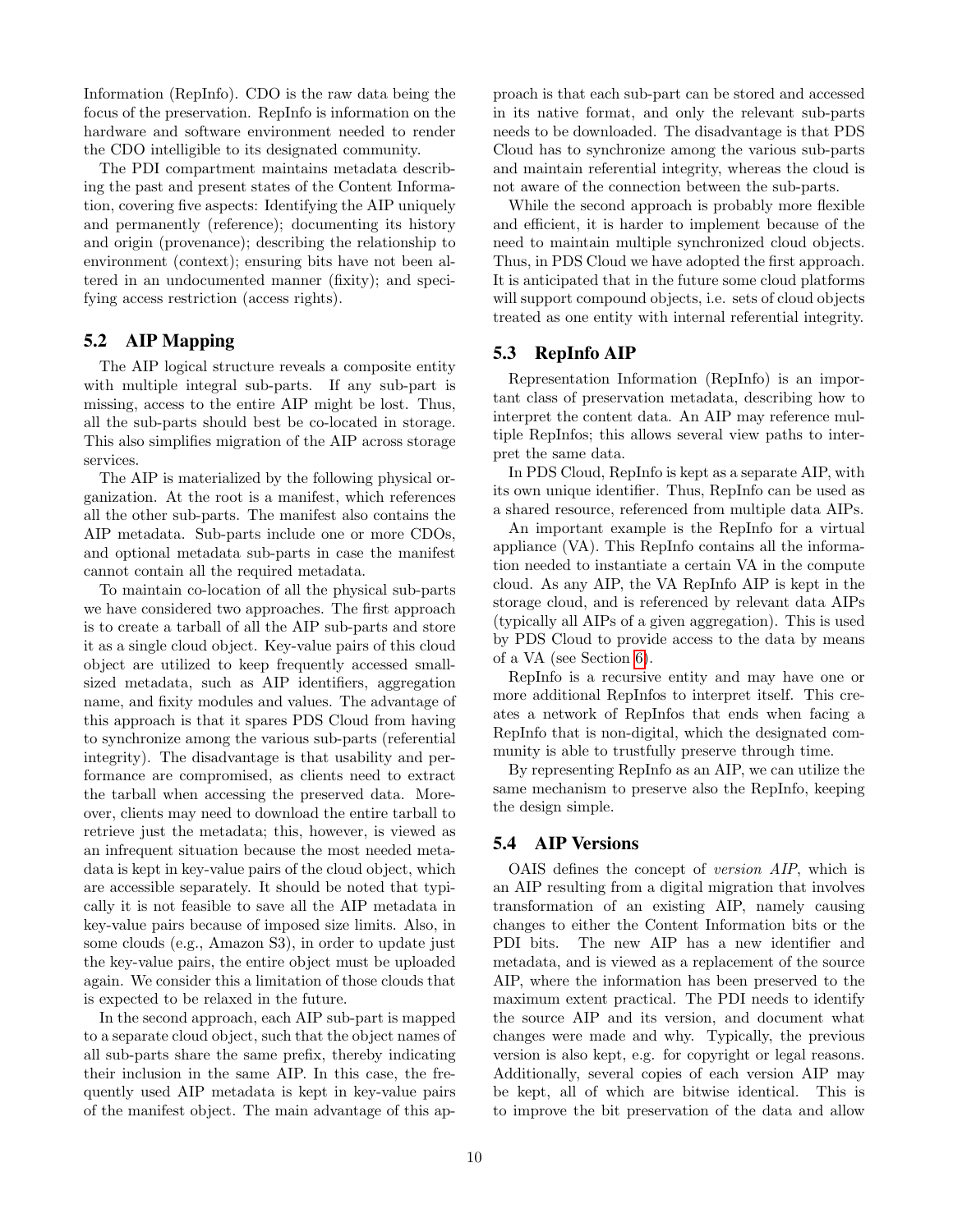automatic fixes to damaged parts of the data.

In PDS Cloud, multiple AIPs having the same name and belonging in the same docket are considered versions of the same base AIP, and are identifiable and distinguishable by a globally unique persistent Version Id. All versions of a base AIP share the same AIP Name and *Logical Id.* Further, each AIP may be associated with a Parent Id, denoting the Version Id of the AIP from which the given version is derived, thereby inducing a genealogy tree structure on all versions of the base AIP.

PDS Cloud stores the different versions of the base AIP in one directory under the associated cloud container. The genealogy trees are kept in the cloud via key-value pairs of the version AIP objects, enabling clients to query and navigate the trees.

#### <span id="page-11-0"></span>6. VIRTUAL APPLIANCES

Typically, current systems for long term digital data preservation provide a simple, but not very friendly access path to the stored data. Users are expected to download the data from the storage server and then examine it within their local environment. PDS Cloud enhances future access to preserved content by leveraging a storage/compute cloud synergy to automate the provisioning of virtual appliances running on a compute cloud with data objects preserved in the storage cloud.

#### 6.1 Data Rendering and Transformation

A virtual appliance (VA) is a virtual machine image (VM image) with an operating system and application packaged together as a pre-installed system image for a virtualized environment such as KVM, Xen or VMware. The user runs the VA on a compute cloud, e.g. Amazon EC2, Rackspace Cloud Servers or Openstack Nova. In order to make a VA useful it is necessary to provision its running instances with the user's unique data. When this data is stored in cloud storage, as is the case with PDS Cloud, the user provisions the running instances by copying the data from cloud storage to the VA. After copying the data, the VA application operates on the data and presents the results to the user.

Having separate steps in which the user is required to interact with compute and storage clouds is both inconvenient and inefficient. PDS Cloud addresses these deficiencies by combining the compute and storage cloud related operations and providing methods to optimize the storage access.

PDS Cloud automates the provisioning of VAs running on a compute cloud with its data objects preserved in the storage cloud. The user interacts only with the data preservation storage system, using a single transaction, rather than issuing multiple transactions to the compute and storage clouds.

Instead of the user/application having to execute

multiple steps:

- 1. Access the storage cloud;
- 2. Retrieve data from storage cloud;
- 3. Access the VA on compute cloud;
- 4. Store data in the VA;

PDS Cloud automates these steps into a single action. This simplifies the application, yields better performance and improves robustness.

This enhancement is analogous to when an OS supports double clicking on a file and the OS then automatically opens a window with the file inside its associated application. However, in our case the data, application, and the application's running environment reside in the cloud and not on the user's desktop.

Moreover, PDS Cloud can exploit its knowledge of the topology of the compute and storage cloud to collocate the VA instances with the data that it must process or bring the VA closer to the user. Further, the method may be extended to add filtering capabilities, like data security, not provided by the underlying clouds.

In providing the solution described above, PDS Cloud leverages several innovative features.

- A generic interface is provided, that hides the complexity of interacting with multiple heterogeneous compute and storage clouds.
- Cloud elasticity is exploited by creating many instances of the same VA, collocating the VAs with data to be transformed, and transforming large volumes of data in parallel. Typically, data transformation is done on a large volume of data of the same format. As the volume of data to be transformed increases, optimization related to and collocating compute and storage clouds becomes more important. Collocation is accomplished by creating VA instances in the same region as the cloud storage of the cloud provider.
- When allowing VA direct access to the storage cloud (see "VA Copy" below), the system can dramatically reduce data transfer time by collocating the VA instance and the subject data. The system can also enhance the underlying storage cloud's authorization and security model to ensure that the VA user(s) access to storage is restricted to only the data that it is permitted to read or write.
- The system automatically transforms data when the cloud storage data organization or format is not compatible with the VA. For instance, Amazon S3 organizes its data with buckets, objects and folders. The typical VA operating system is organized as files and directories. But copying a folder directly from S3 to a VA does not create a directory; rather the engine creates directories itself and reorganizes the other storage objects accordingly. When writing files and directories back to S3 the conversion process must be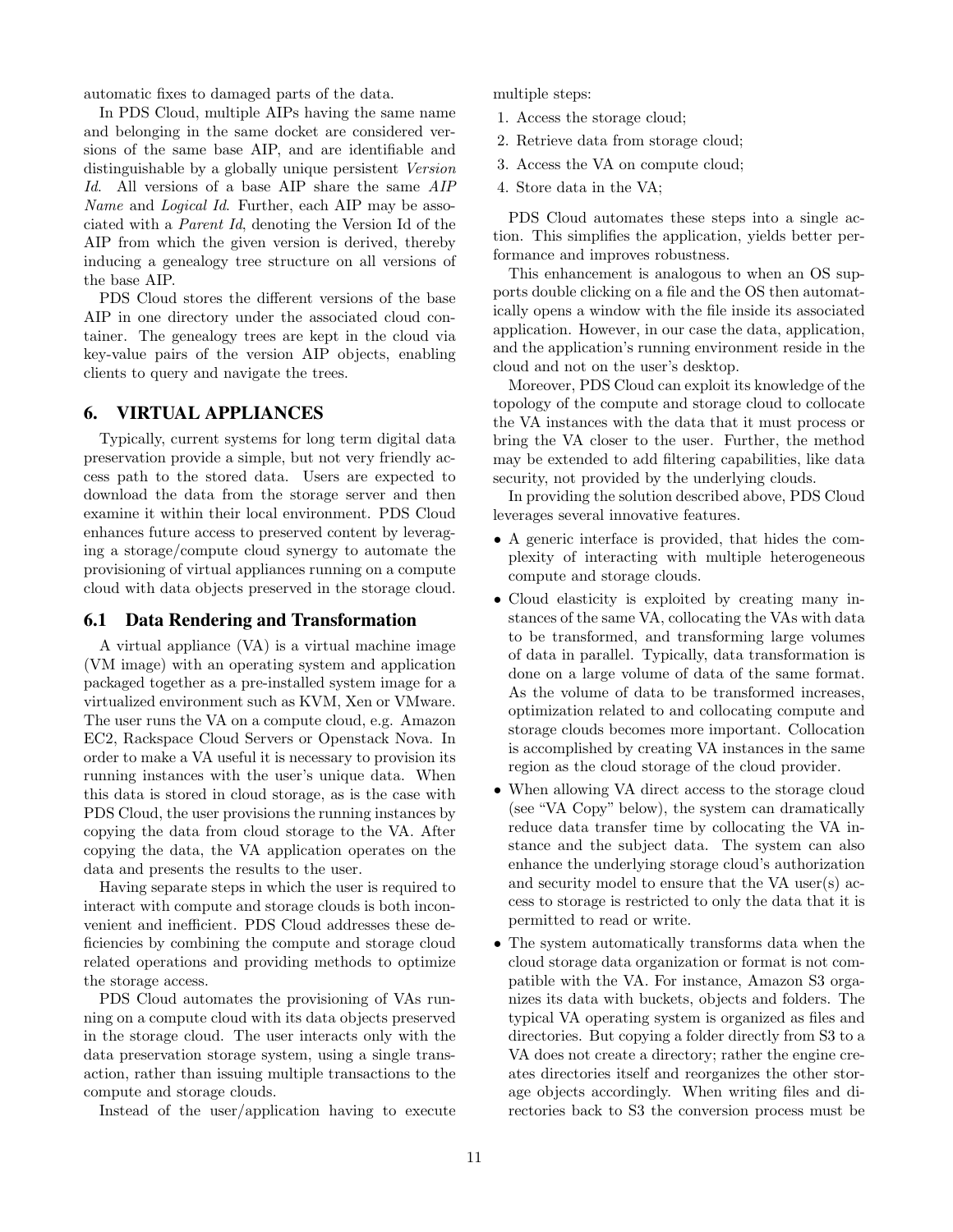reversed. The problem is further complicated since there is no single standard organization for data in the many cloud storage vendors so the system must treat each storage cloud's separately. Likewise, the system transforms the data formats when the cloud storage data is not compatible with the format required by VA application.

#### 6.2 VA Provisioning Automation

A VA is ingested into the system as an OAIS AIP designated with the role of "Representation Information" (RepInfo), containing a description of the Virtual Appliance. Data AIPs can be associated with a RepInfo VA AIP. When users request access to the data, the system transparently provisions the AIPs on the VA.

PDS Cloud provides a generic interface that hides the complexity of interacting with multiple heterogeneous compute and storage clouds. The user sends a request to render data that is stored in cloud storage. The data may be tagged with the preferred VA, or the user may specify a particular VA.

The system automates provisioning as follows.

- 1. Create the VA instance on a compute cloud.
- 2. Invoke predefined initialization commands or scripts on VA.
- 3. Copy the data from the storage cloud to the VA.
- 4. Invoke predefined conclusion commands or scripts on VA.
- 5. Return a link to the VA to user.

In step 3 above, several data copy methods are provided: PDS Cloud Copy, VA Copy, and Alternate Service Copy, illustrated in Figures [5,](#page-12-0) [6,](#page-12-1) and [7.](#page-12-2)

The *PDS Cloud Copy* method is simple but less efficient. PDS Cloud copies the subject data from the storage cloud to PDS Clouds's local store and then pushes it to the VA on the compute cloud. The advantage is that PDS Cloud is able to transform the data before pushing the transformed data to the VA. For example, to comply with security regulations, data anonymization [\[19\]](#page-17-9) may be required, which can be performed in PDS Cloud before releasing the data to a VA running on the public cloud.

The VA Copy method is more efficient. The VA copies the subject data directly from the storage cloud to the VA on the compute cloud. Further optimization can be achieved by collocating the VA and data to reduce copy distance. Collocation is accomplished by creating VA instances in the same region as the cloud storage provider. If necessary, another method in the VA is invoked to transform the data before releasing it to the user.

The Alternate Service Method method is complex, since it relies on another service to upload the data. However, in some cases this is required, where the data



<span id="page-12-0"></span>Figure 5: PDS Cloud Copy: PDS Cloud copies data from the storage cloud and then pushes it on to the VA



<span id="page-12-1"></span>Figure 6: VA Copy: PDS Cloud invokes a predefined function in the VA to copy the data from the cloud storage to itself



<span id="page-12-2"></span>Figure 7: Alternate Service Copy: The system invokes a predefined function in the VA that calls an alternate service to upload data from the storage cloud to the VA

transformation methods are outside of PDS Cloud's immediate control. For example, the methods may be private, or may require a particular execution environment or access to an external database.

#### 6.3 VA Security

PDS Cloud must guard against malicious intruders abusing the VAs, and legitimate users overreaching their privileges and accessing data that is not permitted to them. In order to guard against intruders, we limit the number of ports that will accept incoming traffic. Linux VAs are limited to only the ssh port 22. All data copy to a VA is done over ssh. Only password-less ssh with public keys access is supported and users are limited to non-privileged user ids. PDS Cloud does have a privileged id and uses it when copying data from cloud storage to the user's home with its VA Copy method.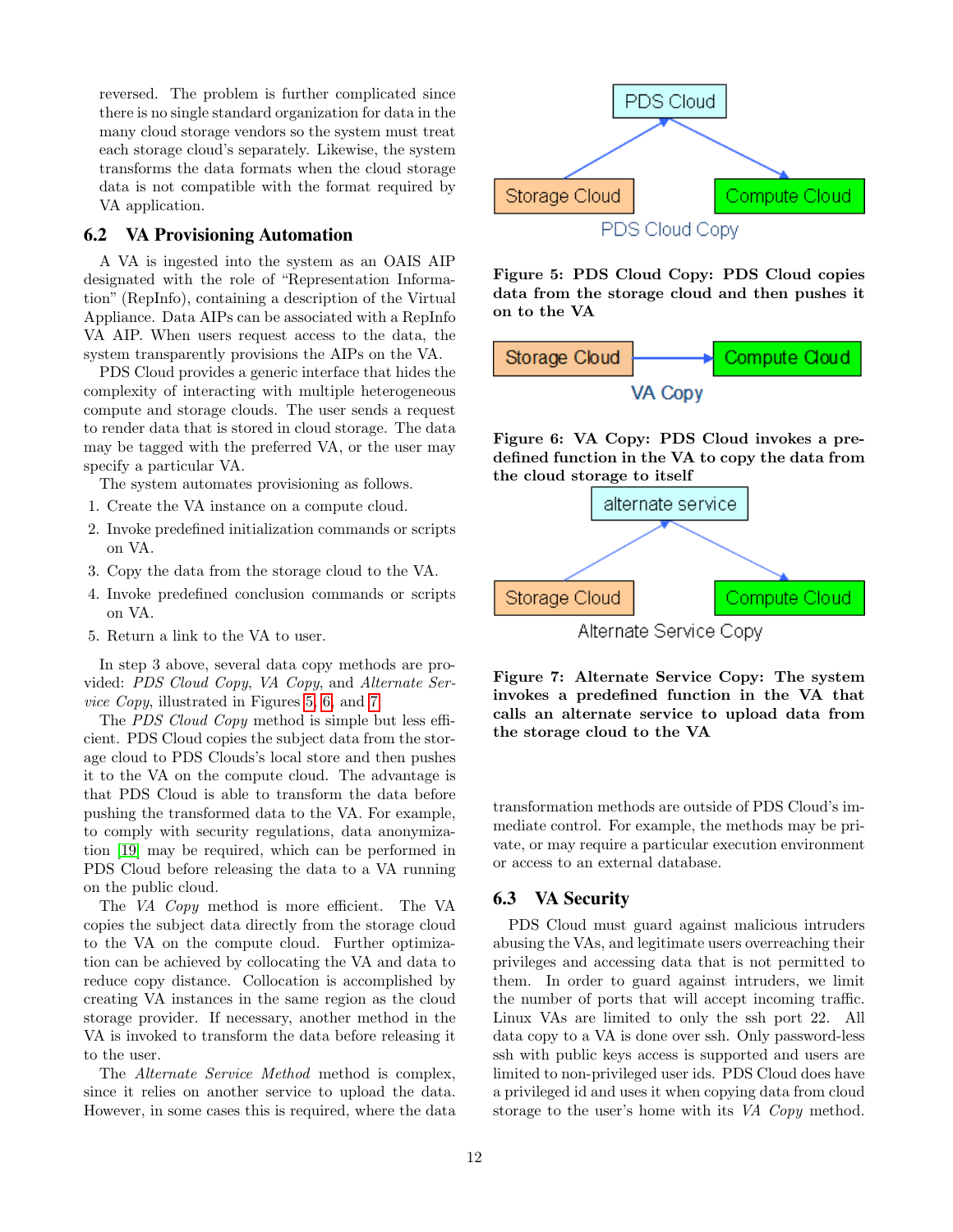Thus, intruders are kept away by password-less ssh and users are limited to their unprivileged user spaced. MS Windows VAs also open the RDP port 3389 for incoming traffic; it is less secure than password-less ssh only, but this is an unavoidable Windows limitation.

#### 6.4 VA Provisioning Performance

Using the VA Copy method, PDS Cloud can dramatically reduce the time to transfer cloud data objects to a VA by collocating its VA instances and cloud storage. We did a VA Copy collocation study using AWS American S3 and E2.



<span id="page-13-0"></span>Figure 8: Comparison of VA Copy vs PDS Cloud Copy



<span id="page-13-1"></span>Figure 9: VA Copy: transfer and untar

In Figure [8](#page-13-0) the VA Copy method is compared to the PDS Cloud Copy method. As would be expected, VA Copy transfers data much faster than PDS Cloud Copy. This is because *PDS Cloud Copy* copies the data twice, first from storage cloud to PDS Cloud, and then to the VA on the compute cloud, and data must traverse the distances between these locations. We also observe that as data size increases, PDS Cloud Copy exhibits an exponential increase in the time it takes to copy the data from the storage cloud to the VA.

A closer look at VA Copy performance exhibits some unexpected results. We experimented with a few tar files of different sizes ranging from 20KB to 60MB stored in AWS S3. Each file was copied to an Ubuntu VA and untared to the user's directory. It was expected that the time to copy-untar any given sample file would be more or less constant, and relative to its file size. However, we observed considerable variability when examining any given sample file's performance, and the relative performance between different samples is not always a function of file size. Figure [9](#page-13-1) illustrates the samples and performance/size variability. For example, the 20KB sample, sample 20KB: performance ranged between 8845 and 42170 milliseconds; and the 59.4MB sample, sample 59.4MB: performance ranged between 11907 and 61295 milliseconds. We speculate that this variability is related to EC2 network congestion. Unexplained is the performance/size variability between samples sample 26.8MB, sample 29.1MB, and sample 37.5MB. Their relative completion times are the reverse of what one would expect based solely on size. However, the discrepancy in absolute terms is minimal, only a few milliseconds.

Collocating VA instances and cloud storage is not the only way that PDS Cloud can reduce VA provision time. It can also re-use VA instances.

When a VA is first launched it must be copied to a cloud compute node and brought to running state. Once in running state, the VA is initialized and all its server daemons are started. A VA instance can only be provisioned when its ssh server daemon is actively listening for new ssh client connections.

We refer to a VA prior to being launched as a Cold VA, and to a VA instance with its server daemons listening for new connections as a Hot VA. A Hot VA may be suspended, so that it does not use any CPU cycles, and subsequently resumed to its former state. A suspended VA instance is called Warm VA.

Figure [10](#page-14-2) compares the VA provisioning startup elapsed times. We observe that PDS Cloud can decrease provisioning time significantly by re-using Hot or Warm VAs. Our experimentation was done on AWS EC2. The average time in milliseconds to transition a Cold or Warm VA to running state is similar; for Cold VAs: 35246 and for Warm VAs: 31185. We reason that the similarity indicates that EC2 does not actually copy the VA Images to its compute nodes, rather it uses Copy-On-Write. Discovering Hot VAs already in running state takes on average 3486 milliseconds, which is about one tenth of the time for the transitioning of Cold or Warm VAs.

As stated earlier, transition to running state is not sufficient to begin provisioning, the VA's ssh server daemon must be actively listening for new ssh client connections. The average elapsed time in milliseconds to complete a client ssh connection after transitioning to or discovering a running VA varies; for Cold VAs: 27653, for Warm VAs: 4176, and for Hot VAs: 2093.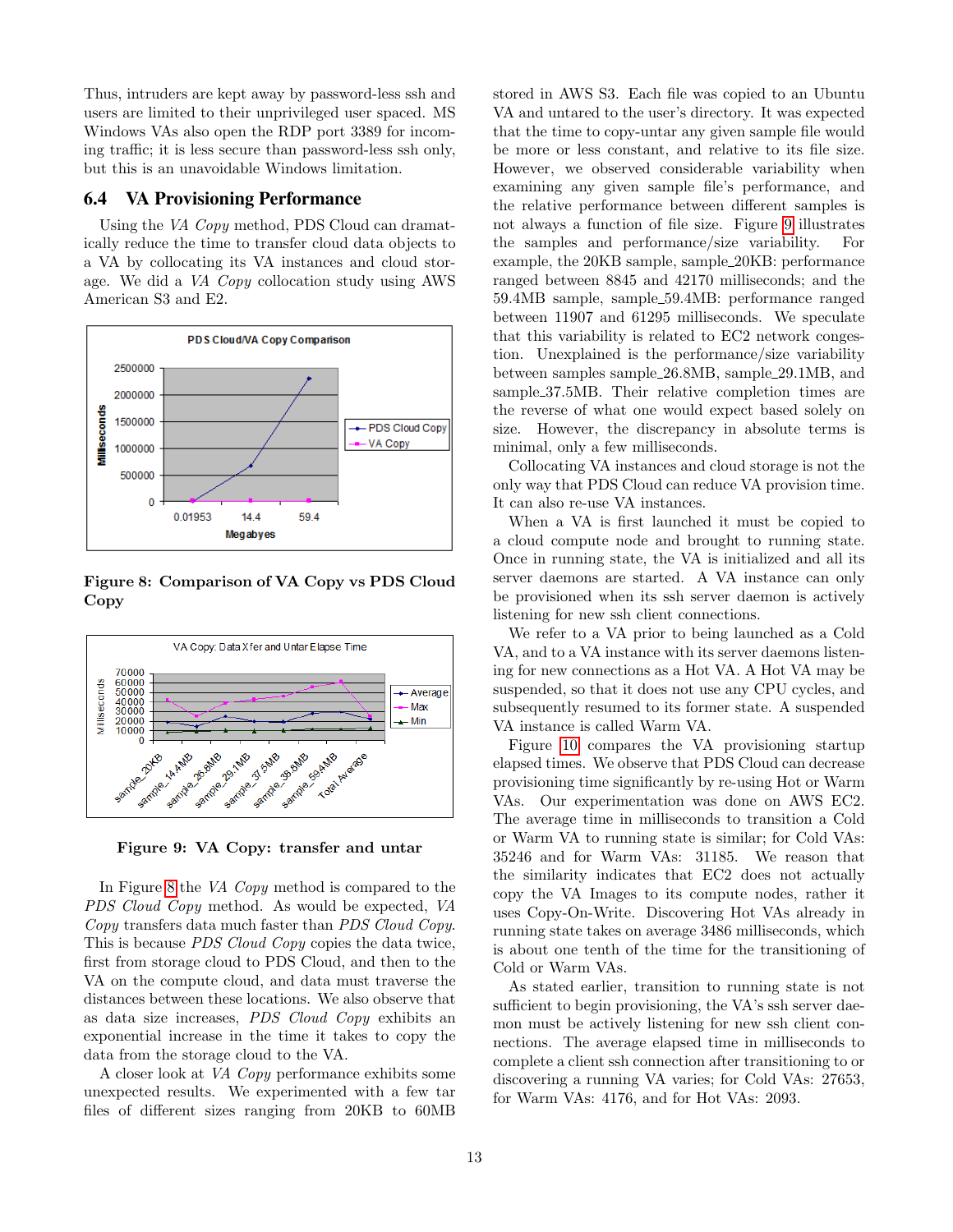

<span id="page-14-2"></span>Figure 10: Comparison of VA provisioning startup time



<span id="page-14-3"></span>Figure 11: Warm VA: SSH connect elapse time

The ssh connection elapsed times for Cold and Hot VAs is rather constant, but Warm VAs exhibit considerable variability, as illustrated in Figure [11.](#page-14-3) We suggest that the reason that a Warm VA's transition to Hot VA takes significantly less time than a Cold VA's transition is that some of the Warm VA's state remains in memory, whereas a Cold VA starts with no state. Over time, the Warm VA's memory state is paged out to disk, but the page-out rate is a function of the load on the host. We believe that this explains the ssh connection time variability of Warm VAs.

#### <span id="page-14-0"></span>7. DEMO OF PDS CLOUD PROTOTYPE

PDS Cloud is being developed as the storage infrastructure component of ENSURE [\[2\]](#page-16-1), a European Union FP7 Project. In March 2012, a first prototype was demonstrated to the EU Commission as part of the annual project review.

The demonstration covered all the main features of PDS Cloud, including the hierarchical data model, configuring multiple aggregations, AIP ingest and access in the storage cloud, and deploying virtual appliances (VA) in the compute cloud.

Scenarios for the demo came from two use cases: health care and financial. In the health care use case, PDS Cloud demonstrated aggregations and versioning. Three aggregations were configured, for three types of medical records.

- *Medical Encounters:* designated as "gold" preservation service, with data saved on two storage clouds, and fixity check applied twice a year using two modules. Encounter records are XML documents.
- *Medical Images:* "silver" preservation service, using only one storage cloud, fixity check same as in "gold". Data consists of DICOM images.
- *Information Pages:* "bronze" service, using one storage cloud and one fixity module applied once yearly. These are PDF documents.

AIPs were ingested into the system in accordance with the three aggregation configurations. Simulating the passage of time and changes in requirements, DICOM images were transformed off-line, and the transformed images were ingested as new versions. PDS Clouds then provided access to both the original and transformed versions.

In the financial use case, we demonstrated access to preservation objects using VA. Two different aggregations were configured, for two types of financial records: Market Data and Customer Documents. To interpret Market Data in a business application context, a VA was built off-line from available components. The operating system is Microsoft Windows Server Amazon Machine Image (AMI). The designated rendering software installed in the VA is TradeStation [\[20\]](#page-17-10), an application for analyzing and trading in the financial markets. The Cygwin SSH server was required to automate provisioning.

The VA was ingested into the system as a RepInfo (Representation Information) AIP associated with the Market Data aggregation. When the user requested to access some market data, PDS Cloud automatically copied the preserved data to the VA using its Service Copy method and returned an RDP(Remote Desktop Protocol)link file, which the user could connect to the Window Instance running on Amazons EC2.

#### <span id="page-14-1"></span>8. RELATED WORK

A growing number of studies focus on the storage aspects of digital preservation. Long-term preservation systems differ from traditional storage applications with respect to goals, characteristics, threats, and requirements. Baker et al. [\[21,](#page-17-11) [22\]](#page-17-12) examine these differences and suggest bit preservation guidelines and alternative architectural solutions that focus on replication across autonomous sites, reduced per-site engineering costs, and the ability to scale over time and technologies.

The requirements for preservation-aware storage are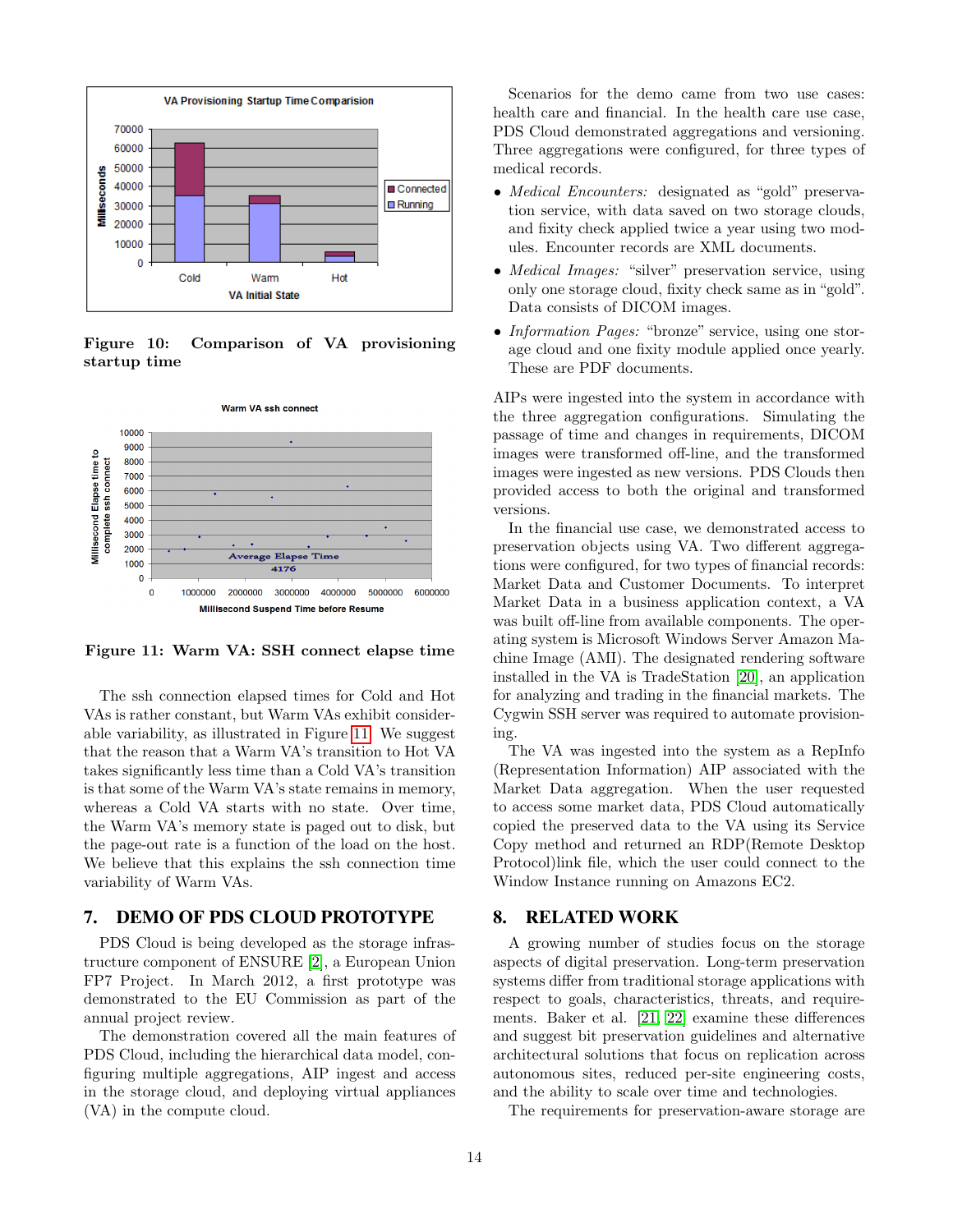characterized in a position paper by Factor et al. [\[23\]](#page-17-13). The PDS (Preservation DataStores) system [\[12,](#page-17-2) [18\]](#page-17-8) was developed to these requirements. Our current work on PDS Cloud extends this methodology into the cloud environment.

Dappert and Enders [\[24\]](#page-17-14) discuss the importance of metadata in a long term preservation solution. The authors identify several categories of metadata, including descriptive, preservation related, and structural, arguing that no single existing metadata schema accommodates the representation of all categories. The work surveys metadata specifications contributing to longterm preservation.

Offloading data maintenance functions from the application to the storage system is an ongoing trend. Functionality such as bit-to-bit data migration, blocklevel data integrity, and encryption are commonly carried out by advanced intelligent storage subsystems. For instance, Muniswamy-Reddy et al. [\[25\]](#page-17-15) introduce protocols for the cloud that collect and track he provenance of data objects.

The DuraCloud open source platform [\[9\]](#page-16-8) aims to provide a fully integrated environment where data can be managed across multiple cloud providers. DuraCloud is offered as a hosted service providing data storage, replication and access, and services to support data preservation, such as data format transformation and fixity checking. DuraCloud does not host content, but instead it stores only what is necessary to mediate storage and retrieval of content with third party storage providers.

OCLC's Digital Archive [\[26\]](#page-17-16) provides a secure storage environment for master files and digital originals for libraries. It mainly provides bit preservation (backups, disaster recovery, and periodic fixity check) with some basic logical preservation (virus check, manifest and format verification). In [2] a comparison is made between this service and Amazon S3 cloud storage that does not include computational support. The comparison concluded that S3 with added preservation functionality is more expensive.

Bessani et. al. [\[27\]](#page-17-17) present DepSky, a storage system in a cloud-of-clouds that overcomes the limitations of individual clouds by using an efficient set of Byzantine quorum system protocols, cryptography, secret sharing, erasure codes and the diversity that comes from using several clouds. One of the key objectives of DepSky is to reduce cost, and thus the DepSky protocols were designed to require at most two communication roundtrips for each operation and store only approximately half of the data in each cloud for the typical case.

You et al. [\[28\]](#page-18-0) present PRESIDIO, a scalable archival storage system that efficiently stores diverse data by providing a framework that detects similarity and selects from different space-reduction efficient storage methods.

DepSky and PRESIDIO suggest advanced protocols and implementations for specific data management functions. Our work, on the other hand, supports data management in a dynamic way, namely enabling protocols, technologies and implementation to change over time, and effecting the ensuing changes in a manner transparent to the user.

The goal of long term preservation is not only to maintain the bit integrity of the data, but also to guarantee that information content is understandable in the future. Emulation techniques for interpretation and visualization of digital contents have been used to assist in logical preservation [\[29,](#page-18-1) [30,](#page-18-2) [31,](#page-18-3) [32,](#page-18-4) [33,](#page-18-5) [34\]](#page-18-6). Yet, developing and maintaining emulation tools in each environment and for each information type may be too expensive as a common solution for long term preservation. Our approach advocates using virtual appliances in the compute cloud in place of specialized emulation systems.

Rhea et al. [\[35\]](#page-18-7) describe an archival storage layer which uses content-addressed storage (CAS) to retain nightly snapshots of users $\check{S}$  disks indefinitely. In addition, they also snapshot the entire virtualized desktop. Their focus is on efficiently leveraging off-the-shelf storage to create a personalized archive. Arguably, preserving the entire virtualized desktop does not scale or age well. Rather, we claim that it is better to minimize the virtualized environment as much as possible by using "Just Enough OS" with only the required applications installed.

An extensive bibliography of digital preservation and curation has been compiled by Bailey [\[36\]](#page-18-8). It covers multiple subjects, including models. formats, an ongoing projects and research.

#### <span id="page-15-0"></span>9. CONCLUSIONS AND FUTURE WORK

We have presented PDS Cloud, an OAIS-based preservation aware storage service that engages storage and compute clouds from diverse providers. The main objective of PDS Cloud is to maintain understandability of the digital content (logical preservation) for the long term, adhering to dynamic changes in requirements and evolving technology. The paper discussed the architecture of PDS Cloud and its novel features, in particular the data model, the mapping of AIP to the storage cloud, and the deployment and data provisioning of virtual appliances. The data model enables organizing information into multiple aggregations with separate preservation profiles that can be changed dynamically and transparently. Virtual appliances deployed in the compute cloud automate the interpretation of preservation data, as alternative to specialized local emulation. Further, we presented performance measurements of virtual appliances with data provisioning in the AWS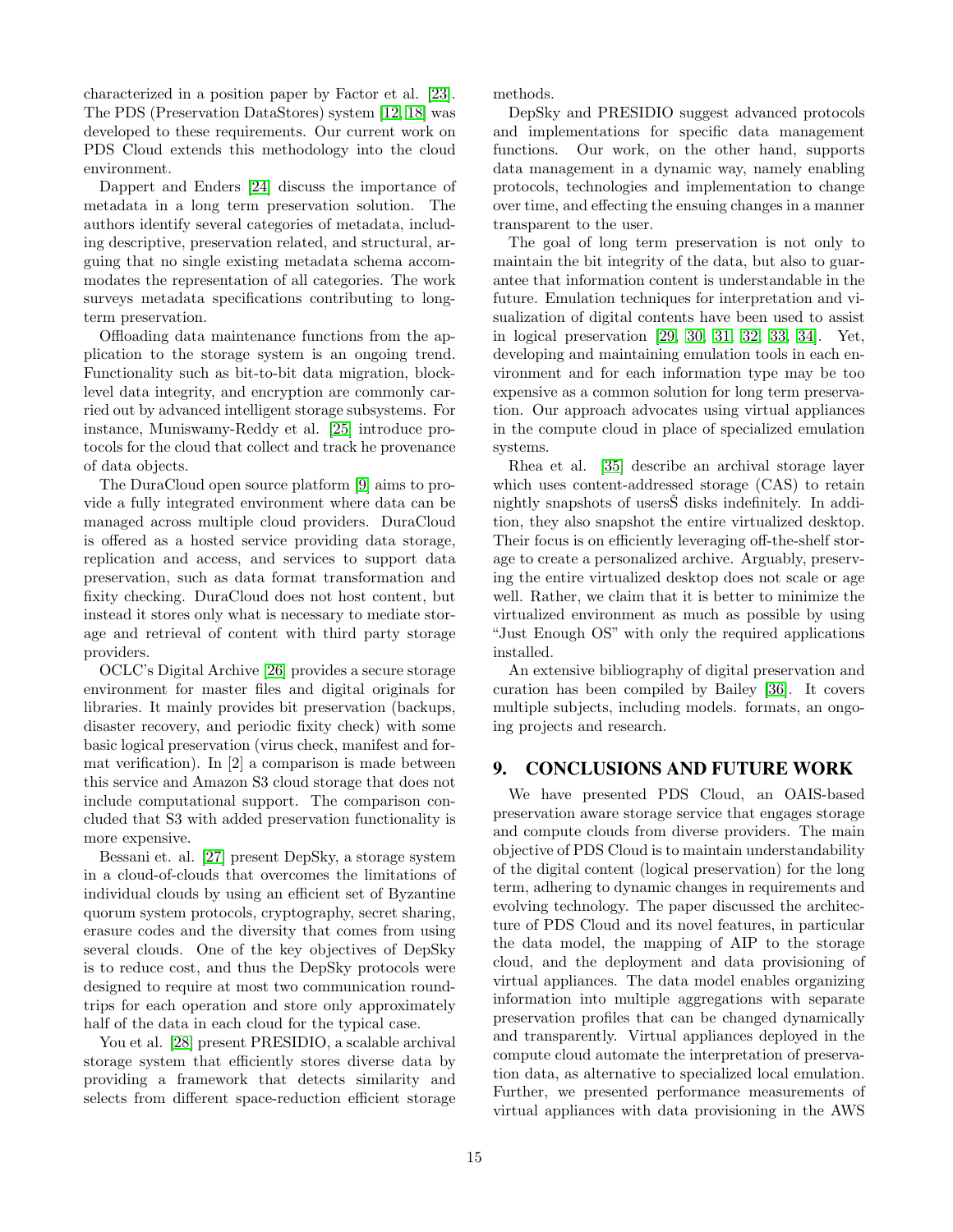cloud. For data survivability in multiple clouds measurements, we reference the analytical model proposed by Li et al. [\[13\]](#page-17-3).

PDS cloud is currently being developed as the storage infrastructure of a larger experimental runtime environment called ENSURE, modeled after OAIS, and has been demonstrated to the EU Commission. Future plans include providing advanced preservation functions. In particular, we intend to support storlets and SIRF (Self-contained Information Retention Format), as discussed in Section [3.2.](#page-6-1) We will also conduct further performance analysis in order to gain more insight into the tangible benefits of the cloud as a preservation environment.

Digital preservation systems need to perform periodical data intensive tasks, such as validation and data transformation. Instead of moving the data to a compute environment and then back to cloud storage, it is desirable to perform such data intensive procedures within the storage system, or as close as possible to it (i.e., in the same server or in the same network domain). The term storlets (similar to applets and servlets) describes deployable restricted computation modules, embedded in the cloud storage system. Storlets for purposes such as AIP transformation, data mining, or fixity computation, would be deployed by PDS Cloud and later executed either periodically or when explicitly triggered. Obviously, supporting storlets entails enhancements to the storage cloud platform. We plan to initially experiment with this feature on a public platform where the implementation is readily available and extendable, such as Openstack Swift.

Efforts to unify cloud APIs across the multitude of vendors and to cater to diverse application requirements have lead to the specification of CDMI (Cloud Data Management Interface) [\[15\]](#page-17-5), a SNIA architecture standard. This is functional interface with which clients can store and access objects in the cloud, discover the platform capabilities, manage containers and objects, including setting of metadata, and administer accounts, security, billing, etc. In anticipation of increased popularity of this rapidly evolving standard, we intend to leverage CDMI on both ends of the PDS Cloud architecture: as a client interface into PDS cloud, and as a driver underneath the jclouds multi-cloud service to access vendor cloud platforms such as Openstack Swift. Moreover, CDMI will enable us to deploy cloud platforms that expose only this interface, such as VISION Cloud. A CDMI driver for jclouds would be a meaningful contribution to this open source library.

Another issue that merits exploration is referential integrity. In a preservation system, there are references and links within the various parts of the AIP and between distinct AIPs, e.g., a reference from an AIP to its RepInfo (representation information). Furthermore, multi-cloud support implies that AIPs may reference each other even if they do not reside on the same cloud. In cloud storage, objects exist within containers. Keeping related object in the same container can be a partial solution, to assist referencing within a single cloud. This scheme would need to be extended to support referencing objects on remote clouds, for example using appropriate metadata.

#### ACKNOWLEDGMENT

The research leading to these results has received funding from the European Community's Seventh Framework Programme (FP7/2007-2013) under grant agreement № 270000.

#### **REFERENCES**

- <span id="page-16-0"></span>[1] Reference Model for an Open Archival Information System (OAIS) - Recommended Practice, CCSDS 650.0-M-2 (Magenta Book) Issue 2. Also available as ISO Standard 14721:2012. The Consultative Committee for Space Data Systems (CCSDS), June 2012. URL [http://public.ccsds.org/publications/](http://public.ccsds.org/publications/archive/650x0m2.pdf) [archive/650x0m2.pdf.](http://public.ccsds.org/publications/archive/650x0m2.pdf)
- <span id="page-16-1"></span>[2] ENSURE: Enabling kNowledge Sustainability, Usability and Recovery for Economic value, EU FP7 project. URL [http://ensure-fp7.eu.](http://ensure-fp7.eu)
- <span id="page-16-2"></span>[3] Amazon Web Services. URL [http://aws.amazon.](http://aws.amazon.com) [com.](http://aws.amazon.com)
- <span id="page-16-3"></span>[4] Openstack cloud software. URL [http://openstack.](http://openstack.org) [org.](http://openstack.org)
- <span id="page-16-4"></span>[5] E.K. Kolodner, S. Tal, D. Kyriazis, D. Naor, M. Allalouf, L. Bonelli, P. Brand, A. Eckert, Elmroth E, S.V. Gogouvitis, Harnik D, F. Hernandez, M.C. Jaeger, E.B.Lakew, J.M. Lopez, M. Lorenz, A. Messina, A. Shulman-Peleg, R. Talyansky, A. Voulodimos, and Y. Wolfsthal. A cloud environment for data-intensive storage services. In *Cloud-*Com 2011: Proceedings of the IEEE Third International Conference on Cloud Computing Technology and Science, pages 357–366, Athens, Greece, November 2011. URL [http://ieeexplore.ieee.org/](http://ieeexplore.ieee.org/xpl/login.jsp?tp=&arnumber=6133164) [xpl/login.jsp?tp=&arnumber=6133164.](http://ieeexplore.ieee.org/xpl/login.jsp?tp=&arnumber=6133164)
- <span id="page-16-5"></span>[6] Eucalyptus. URL [http://www.eucalyptus.com.](http://www.eucalyptus.com)
- <span id="page-16-6"></span>[7] The Rackspace Cloud. URL [http://www.](http://www.rackspace.com/cloud) [rackspace.com/cloud.](http://www.rackspace.com/cloud)
- <span id="page-16-7"></span>[8] EMC Atmos. URL [http://www.emc.com/storage/](http://www.emc.com/storage/atmos/atmos) [atmos/atmos.](http://www.emc.com/storage/atmos/atmos)
- <span id="page-16-8"></span>[9] DuraCloud. URL [http://www.duracloud.org.](http://www.duracloud.org)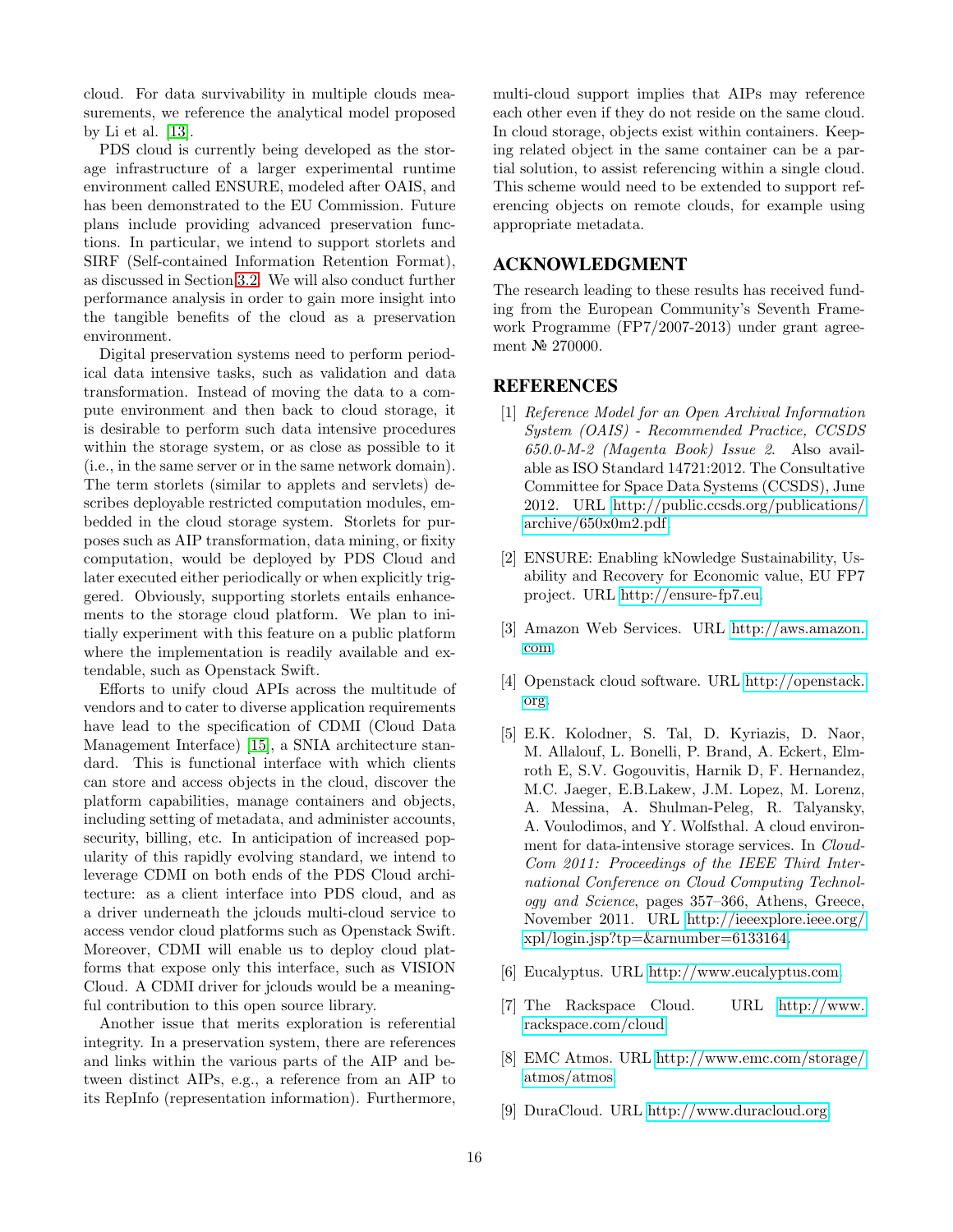- <span id="page-17-0"></span>[10] Reference Model for an Open Archival Information System (OAIS) - Draft Recommended Standard, CCSDS 650.0-P-1.1 (Pink Book) Issue 1.1. The Consultative Committee for Space Data Systems (CCSDS), August 2009. URL [http://public.ccsds.org/sites/cwe/rids/Lists/](http://public.ccsds.org/sites/cwe/rids/Lists/CCSDS 6500P11/CCSDSAgency.aspx) [CCSDS6500P11/CCSDSAgency.aspx.](http://public.ccsds.org/sites/cwe/rids/Lists/CCSDS 6500P11/CCSDSAgency.aspx)
- <span id="page-17-1"></span>[11] L. Richardrson and S. Ruby. RESTful Web Services. O'Reilly Media, 2007. URL [http://shop.](http://shop.oreilly.com/product/9780596529260.do) [oreilly.com/product/9780596529260.do.](http://shop.oreilly.com/product/9780596529260.do)
- <span id="page-17-2"></span>[12] S. Rabinovici-Cohen, M. Factor, D. Naor, L. Ramati, P. Reshef, S. Ronen, J. Satran, and D. Giaretta. Preservation DataStores: New storage paradigm for preservation environments. IBM Journal of Research and Development, Special Issue on Storage Technologies and Systems, 52(4/5):389–399, July/September 2008. URL [http://www.research.ibm.com/haifa/projects/](http://www.research.ibm.com/haifa/projects/storage/datastores/papers/rabinovici.pdf) [storage/datastores/papers/rabinovici.pdf.](http://www.research.ibm.com/haifa/projects/storage/datastores/papers/rabinovici.pdf)
- <span id="page-17-3"></span>[13] Y. Li, D.D.E. Long, and E.L. Miller. Understanding data survivability in archival storage systems. In SYSTOR 2012: Proceedings of the 5th Annual International Systems and Storage Conference, Haifa, Israel, June 2012. URL [http://www.](http://www.soe.ucsc.edu/~yanli/res/li-systor12.pdf) [soe.ucsc.edu/˜yanli/res/li-systor12.pdf.](http://www.soe.ucsc.edu/~yanli/res/li-systor12.pdf)
- <span id="page-17-4"></span>[14] P. Mell and T. Grance. The NIST definition of cloud computing: Recommendations of the National Institute of Standards and Technology. Special Publication 800-145, National Institure of Standards and Technology, U.S. Department of Commerce, September 2011. URL [http://csrc.nist.gov/publications/nistpubs/](http://csrc.nist.gov/publications/nistpubs/800-145/SP800-145.pdf) [800-145/SP800-145.pdf.](http://csrc.nist.gov/publications/nistpubs/800-145/SP800-145.pdf)
- <span id="page-17-5"></span>[15] Cloud Data Management Interface (CDMI), Version 1.0.2, Technical Position. Storage Networking Industry Association (SNIA), June 2012. URL [http://cdmi.sniacloud.com.](http://cdmi.sniacloud.com)
- <span id="page-17-6"></span>[16] Jclouds. URL [http://www.jclouds.org.](http://www.jclouds.org)
- <span id="page-17-7"></span>[17] S. Rabinovici-Cohen, M.G. Baker, R. Cummings, S. Fineberg, and J. Marberg. Towards SIRF: Self-contained Information Retention Format. In SYSTOR 2011: Proceedings of the 4th Annual International Systems and Storage Conference, Haifa, Israel, May 2011. URL [http:](http://www.research.ibm.com/haifa/projects/storage/datastores/papers/systor56-rabinovici-cohen.pdf) [//www.research.ibm.com/haifa/projects/storage/](http://www.research.ibm.com/haifa/projects/storage/datastores/papers/systor56-rabinovici-cohen.pdf) [datastores/papers/systor56-rabinovici-cohen.pdf.](http://www.research.ibm.com/haifa/projects/storage/datastores/papers/systor56-rabinovici-cohen.pdf)
- <span id="page-17-8"></span>[18] M. Factor, D. Naor, S. Rabinovici-Cohen, L. Ramati, P. Reshef, J. Satran, and D. Giaretta. Preservation DataStores: Architecture for preservation aware storage. In MSST 2007: Proceedings of the 24th IEEE Conference on

Mass Storage Systems and Technologies, pages 3–15, San Diego, CA, September 2007. URL [http://www.haifa.il.ibm.com/projects/storage/](http://www.haifa.il.ibm.com/projects/storage/datastores/papers/Preservation_DataStores_MSST07_camera.pdf) [datastores/papers/Preservation](http://www.haifa.il.ibm.com/projects/storage/datastores/papers/Preservation_DataStores_MSST07_camera.pdf) DataStores MSST07 [camera.pdf.](http://www.haifa.il.ibm.com/projects/storage/datastores/papers/Preservation_DataStores_MSST07_camera.pdf)

- <span id="page-17-9"></span>[19] L. Sweeney. Achieving k-anonymity privacy protection using generalization and suppression. International Journal of Uncertainty, Fuzziness and Knowledge-Based Systems, 10(5):571–588, October 2002. URL [http://www.comp.nus.edu.sg/˜tankl/](http://www.comp.nus.edu.sg/~tankl/cs5322/readings/k-anonymity2.pdf) [cs5322/readings/k-anonymity2.pdf.](http://www.comp.nus.edu.sg/~tankl/cs5322/readings/k-anonymity2.pdf)
- <span id="page-17-10"></span>[20] Tradestation. URL [http://www.tradestation.com.](http://www.tradestation.com)
- <span id="page-17-11"></span>[21] M. Baker, K. Keeton, and S. Martin. Why traditional storage systems don't help us save stuff forever. In HotDep 2005: Proceedings of the IEEE First Workshop on Hot Topics in System Dependability, Yokohama, Japan, June 2005. URL [http:](http://www.hotdep.org/2005/baker_forever.pdf) [//www.hotdep.org/2005/baker](http://www.hotdep.org/2005/baker_forever.pdf)\_forever.pdf.
- <span id="page-17-12"></span>[22] M. Baker, M. Shah, D. Rosenthak, M. Roussopoulos, P. Maniatis, T.J. Giuli, and P. Bungale. A fresh look at the reliability of long-term digital storage. In EuroSys 2006: Proceedings of the 1st ACM SIGOPS European Systems Conference, pages 221– 234, April 2006. URL [http://dl.acm.org/citation.](http://dl.acm.org/citation.cfm?id=1141770) [cfm?id=1141770.](http://dl.acm.org/citation.cfm?id=1141770)
- <span id="page-17-13"></span>[23] M. Factor, D. Naor, S. Rabinovici-Cohen, L. Ramati, P. Reshef, and J. Satran. The need for preservation aware storage - a position paper. ACM SIGOPS Operating Systems Review, Special Issue on File and Storage Systems, 41(1):19–23, January 2007. URL [http://www.research.ibm.](http://www.research.ibm.com/haifa/projects/storage/datastores/papers/preservation_data_store_osr07_dec_30.pdf) [com/haifa/projects/storage/datastores/papers/](http://www.research.ibm.com/haifa/projects/storage/datastores/papers/preservation_data_store_osr07_dec_30.pdf) [preservation](http://www.research.ibm.com/haifa/projects/storage/datastores/papers/preservation_data_store_osr07_dec_30.pdf) data store osr07 dec 30.pdf.
- <span id="page-17-14"></span>[24] A. Dappert and M. Enders. Digital perservation metadata standards. Information Standards Quarterly, Special Issue on DIgital Preservation, 22(2):4–12, Spring 2010. URL [http://www.loc.gov/standards/premis/FE](http://www.loc.gov/standards/premis/FE_Dappert_Enders_MetadataStds_isqv22no2.pdf) Dappert Enders MetadataStds [isqv22no2.pdf.](http://www.loc.gov/standards/premis/FE_Dappert_Enders_MetadataStds_isqv22no2.pdf)
- <span id="page-17-15"></span>[25] K-K Muniswamy-Reddy, P. Macko, and M.I. Seltzer. Provenance for the cloud. In FAST 2010: Proceedings of the 8th USENIX Conference on File and Storage Technologies, pages 197–210, San Jose, CA, February 2010. URL [http://www.usenix.org/events/fast10/tech/](http://www.usenix.org/events/fast10/tech/full_papers/muniswamy-reddy.pdf) full\_[papers/muniswamy-reddy.pdf.](http://www.usenix.org/events/fast10/tech/full_papers/muniswamy-reddy.pdf)
- <span id="page-17-16"></span>[26] Digital Archive. URL [http://www.oclc.org/us/en/](http://www.oclc.org/us/en/digitalarchive) [digitalarchive.](http://www.oclc.org/us/en/digitalarchive)
- <span id="page-17-17"></span>[27] A. Bessani, M. Correia, B. Quaresma, F. Andre, and P. Sousa. Depsky: Dependable and secure